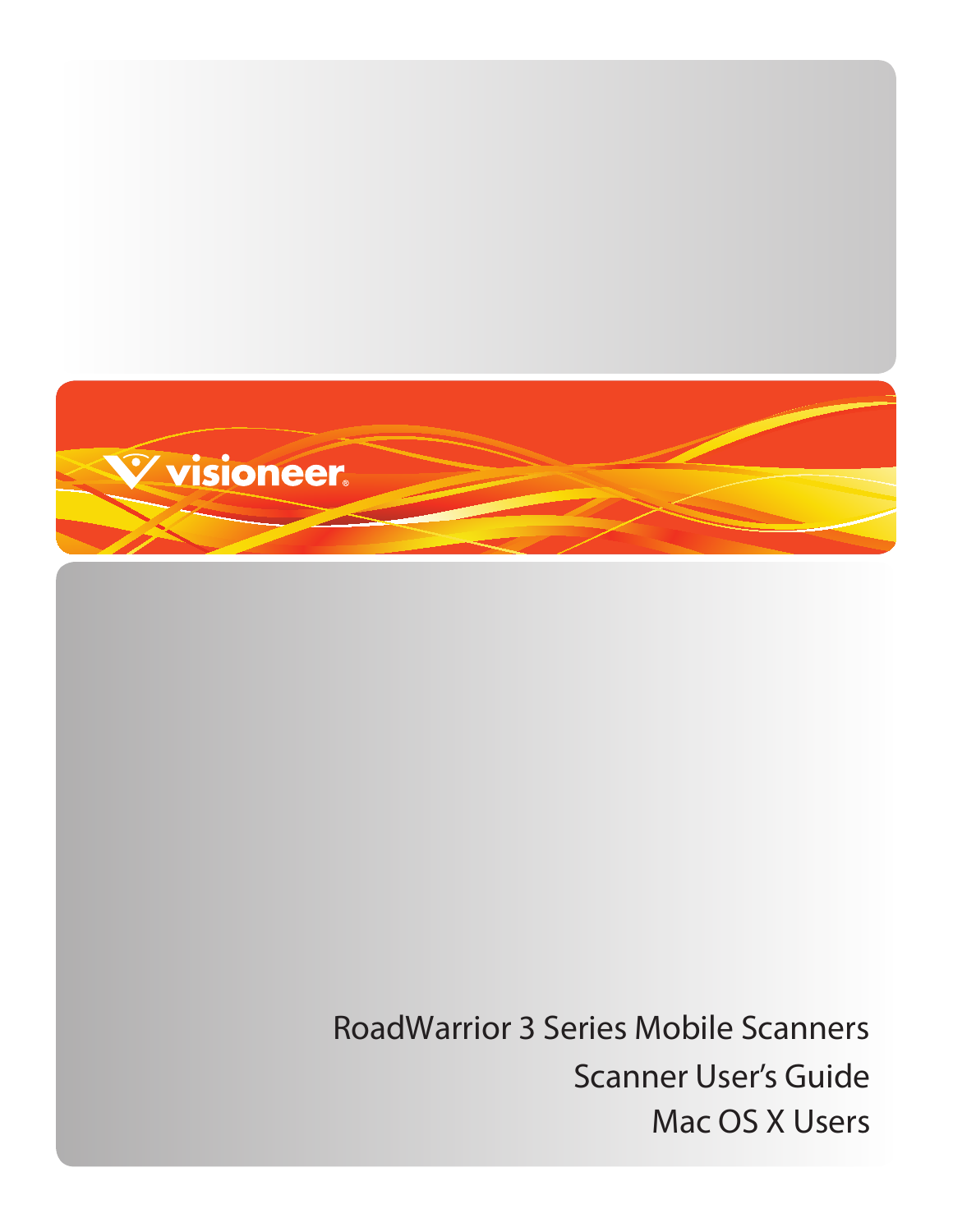## VISIONEER ROADWARRIOR 3 SERIES MOBILE **SCANNERS** USER GUIDE

#### C OPYRIGHT I NFORMATION

© 2018 Visioneer, Inc. All rights reserved. The Visioneer brand name and OneTouch® logo are registered trademarks of Visioneer, Inc. Changes are periodically made to this document. Changes, technical inaccuracies, and typographic errors will be corrected in subsequent editions. Information is subject to change without notice and does not represent a commitment on the part of Visioneer.

Document Version:05-0934-200 (July 2018)

This product is covered by one or more of the following patents: 6,064,778, 6,480,304, 7,715,061, 10/838,364, 7,397,587.WO 02/25571, 7,617,985, 11/140,653, 10/787,912

Reproduction, adaptation, or translation without prior written permission is prohibited, except as allowed under the copyright laws. Copyright protection claimed includes all forms of matters of copyrightable materials and information now allowed by statutory or judicial law or hereinafter granted, including without limitation, material generated from the software programs which are displayed on the screen such as styles, templates, icons, screen displays, looks, etc.

The software described is furnished under a licensing agreement. The software may be used or copied only in accordance with the terms of such an agreement. It is against the law to copy the software on any medium except as specifically allowed in the licensing agreement. No part of this document may be reproduced or transmitted in any form or by any means, electronic or mechanical, including photocopying, recording, or information storage and retrieval systems, or translated to another language, for any purpose other than the licensee's personal use and as specifically allowed in the licensing agreement, without the express written permission of Visioneer.

Adobe®, Adobe® Acrobat®, Adobe® Reader®, and the Adobe® PDF logo are registered trademarks of Adobe Systems Incorporated in the United States and/or other countries.

Post-It<sup>®</sup> is a registered trademark of 3M in the United States and/or other countries.

Mac®, Mac OS®, and OS X® are trademarks of Apple Inc., registered in the U.S. and other countries.

Kensington® is a registered trademark of ACCO Brands Corporation.

ZyINDEX is a registered trademark of ZyLAB International, Inc. ZyINDEX toolkit portions, Copyright © 1990-1998, ZyLAB International, Inc.

All other products mentioned herein may be trademarks of their respective companies and are hereby acknowledged.

#### VISIONEER'S LIMITED PRODUCT WARRANTY

Please go to www.visioneer.com, select your product, and then click the "Warranty Program" link to view the warranty terms and conditions for your scanner.

#### RESTRICTED RIGHTS LEGEND

Use, duplication, or disclosure is subject to restrictions as set forth in contract subdivision (c)(1)(ii) of the Rights in Technical Data and Computer Software Clause 52.227-FAR14. Material scanned by this product may be protected by governmental laws and other regulations, such as copyright laws. The customer is solely responsible for complying with all such laws and regulations.

#### ROHS AND WEEE COMPLIANCE

This product is compliant with RoHS Regulations of the European Parliament and Council Directive on the Restrictions of the Use of Certain Hazardous Substances in Electrical and Electronic Equipment (2002/95/EC), and with the Waste Electrical and Electronic Equipment (WEEE) Directive (2002/96/EC).

#### UNITED STATES (FCC REGULATIONS)

This equipment has been tested and found to comply with the limits for a Class B digital device, pursuant to Part 15 of the FCC Rules. These limits are designed to provide reasonable protection against harmful interference in a residential installation. This equipment generates, uses,

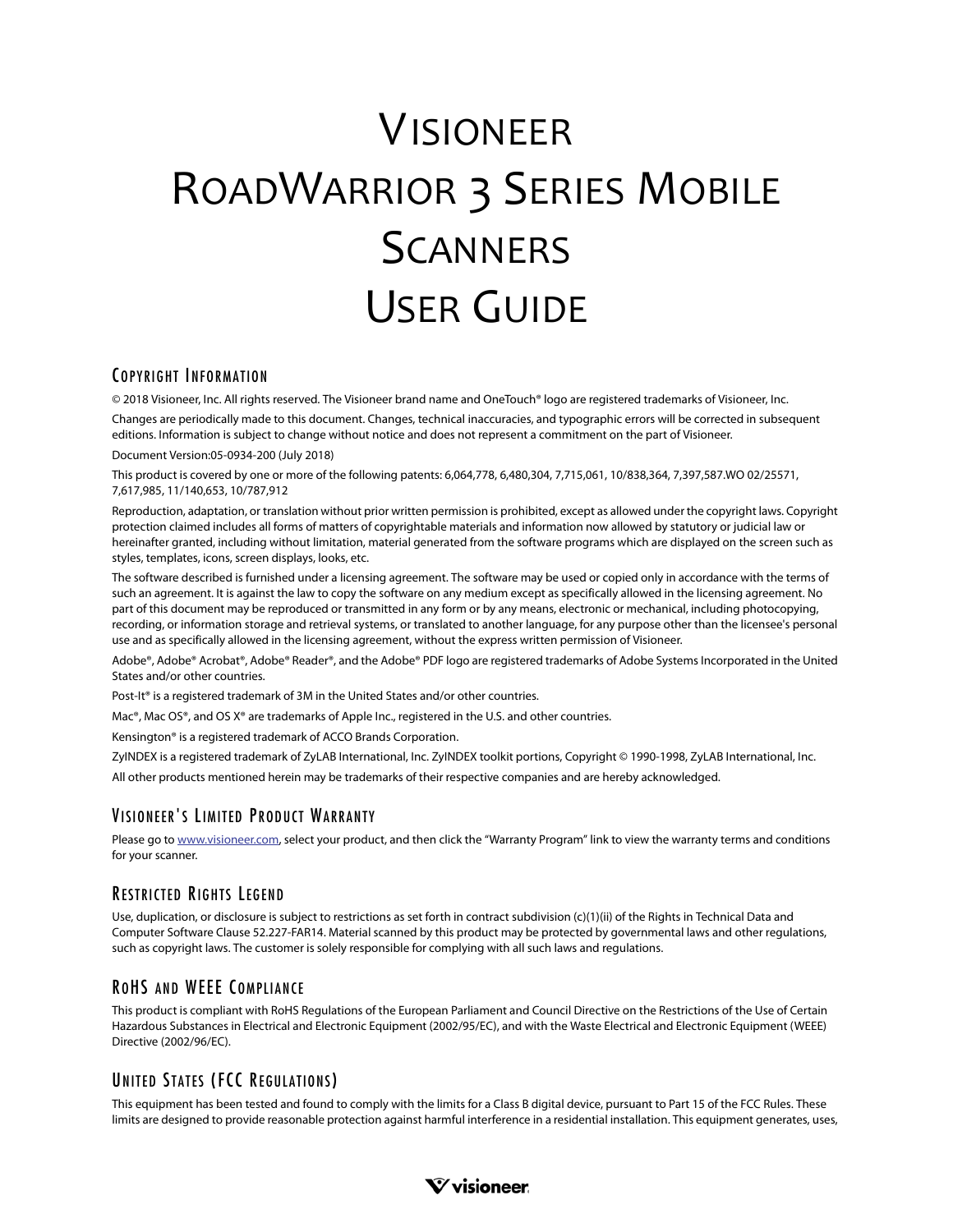and can radiate radio frequency energy and, if not installed and used in accordance with the instruction manual, may cause harmful interference to radio communications.

However, there is no guarantee that interference will not occur in a particular installation. If this equipment does cause harmful interference to radio or television reception, which can be determined by turning the equipment off and on, the user is encouraged to try to correct the interference by one or more of the following measures:

- Reorient or relocate the receiving antenna.
- Increase the separation between the equipment and receiver.
- Connect the equipment into an outlet on a circuit different from that to which the receiver is connected.
- Consult the dealer or an experienced radio/TV technician for help.

This device complies with Part 15 of the FCC Rules. Operation is subject to the following two conditions: (1) This device may not cause harmful interference, and (2) this device must accept any interference received, including interference that may cause undesired operation.

Changes and modifications to this equipment not specifically approved by Visioneer may void the user's authority to operate this equipment. Shielded cables must be used with this equipment to maintain compliance with FCC regulations.

#### ENERGY STAR FOR THE USA

#### Energy Program compliance

As an ENERGY STAR® partner, Visioneer Inc. has determined that this product meets the ENERGY STAR guidelines for Imaging Equipment.

ENERGY STAR and the ENERGY STAR mark are registered trademarks owned by the U.S. Environmental Protection Agency. The ENERGY STAR Imaging Equipment Program is a team effort between the U.S., European Union and Japanese governments and the office equipment industry to promote energy-efficient copiers, printers, fax, multifunction machine, personal computers, and monitors. Reducing product energy consumption helps combat smog, acid rain and long-term changes to the climate by decreasing the emissions that result from generating electricity.



#### VISUAL DISPLAY

**Warning**: This device is not intended for use in the direct field of view at visual display workplaces. To avoid incommoding reflections at visual display workplaces, this device must not be placed in the direct field of view.

#### CLASS 1 LED

This machine is certified as Class 1 LED product. This means that this machine does not produce hazardous laser radiation.

#### PRODUCT RECYCLING & DISPOSAL

If you are managing the disposal of your Visioneer® product, please note that the product may contain lead, mercury, Perchlorate, and other materials whose disposal may be regulated due to environmental considerations. The presence of these materials is fully consistent with global regulations applicable at the time that the product was placed on the market. For recycling and disposal information, contact your local authorities. In the United States, you may also refer to the Electronic Industries Alliance web site: http://www.eiae.org.

Perchlorate Material - This product may contain one or more Perchlorate-containing devices, such as batteries. Special handling may apply, please see: http://www.dtsc.ca.gov/hazardouswaste/perchlorate/.

#### **SAFFTY**

#### **Notices and Safety**

Please read the following instructions carefully before operating the machine and refer to them as needed to ensure the continued safe operation of your machine.

Your Visioneer® product and supplies have been designed and tested to meet strict safety requirements. These include safety agency evaluation and certification, and compliance with electromagnetic regulations and established environmental standards.

**WARNING:** The safety and environment testing and performance of this product have been verified using Visioneer® materials only. Unauthorized alterations, which may include the addition of new functions or connection of external devices, may impact the product certification. Please contact your Visioneer representative for more information.

#### **Operational Safety Information**

Your Visioneer® equipment and supplies have been designed and tested to meet strict safety requirements. These include safety agency examination, approval, and compliance with established environmental standards.

To ensure the continued safe operation of your Visioneer® equipment, follow these safety quidelines at all times:

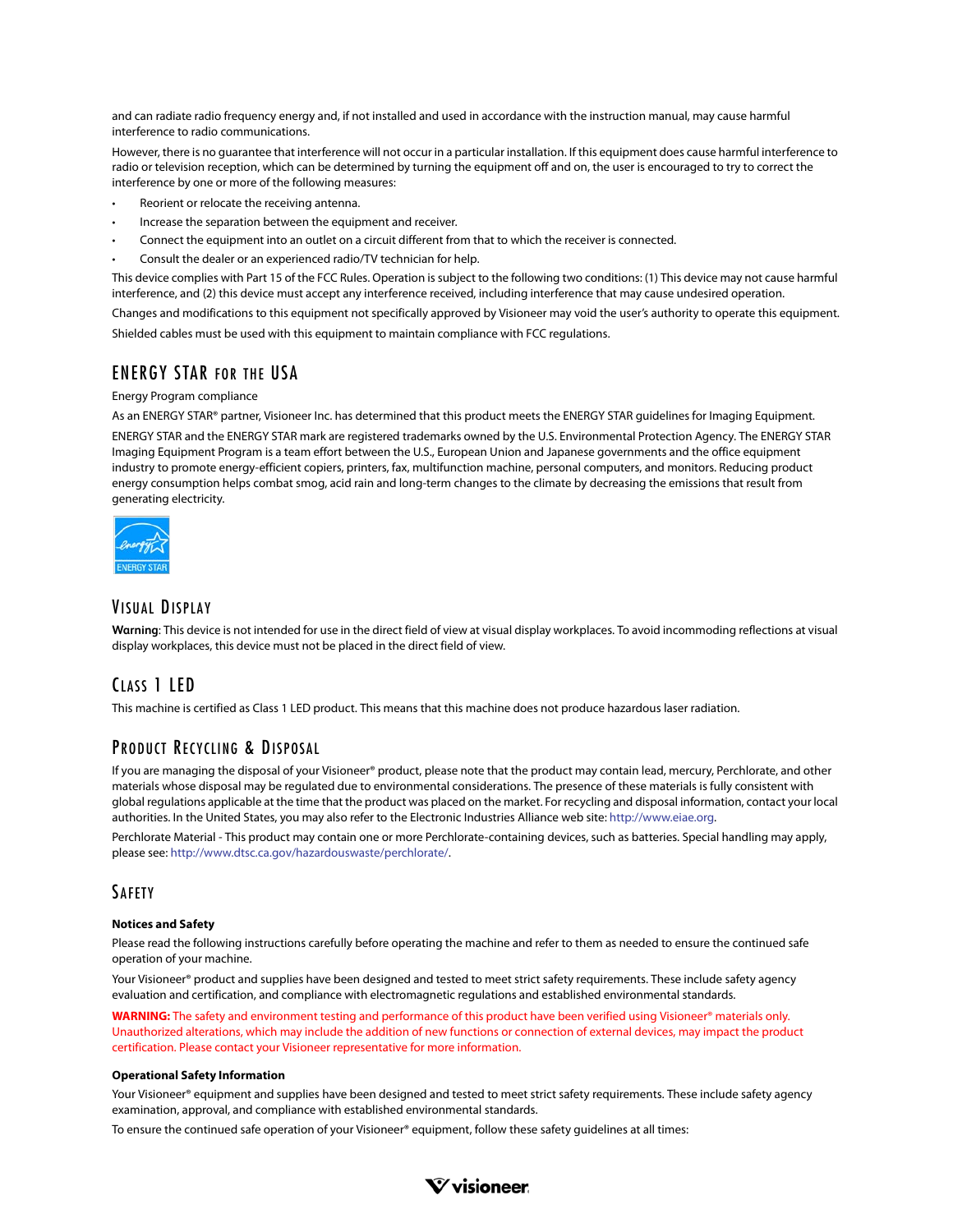#### **Do these:**

- Always follow all warnings and instructions that are marked on or supplied with the equipment.
- Always use materials specifically designated for this product, the use of other materials may result in poor performance and create a hazardous situation. Do not use aerosol cleaners, they may be explosive and flammable under certain conditions.
- Always exercise care when moving or relocating equipment.
- Always locate the machine on a solid support surface that has adequate strength to support the weight of the machine.
- Always locate the machine in an area that has adequate ventilation and room for servicing.

#### **Do not do these:**

- Never attempt any maintenance function that is not specifically described in this documentation.
- Never remove covers or guards that are fastened with screws. There are no operator serviceable areas within these covers.
- Never locate the machine near a radiator or any other heat source.
- Never override or "cheat" any of the electrical or mechanical interlock devices.

#### **Emergency Power Off**

If any of the following conditions occur, turn off the scanner (if applicable) and disconnect the USB cable from the scanner and the computer.

- The equipment emits unusual odors or makes unusual noises.
- Liquid is spilled into the machine.
- The machine is exposed to water.
- Any part of the machine is damaged.

#### **Maintenance Information**

- Any operator product maintenance procedures will be described in the user documentation supplied with the product.
- Do not carry out any maintenance on this product which is not described in the customer documentation.
- Do not use aerosol cleaners. The use of cleaners that are not approved may cause poor performance of the equipment, and could cause a dangerous condition.
- Use supplies and cleaning materials only as directed in this manual.
- Do not remove covers or guards that are fastened with screws. There are no parts behind these covers that you can maintain or service.
- Do not perform any maintenance procedures unless you have been trained to do them by an authorized local dealer or unless a procedure is specifically described in the user manuals.

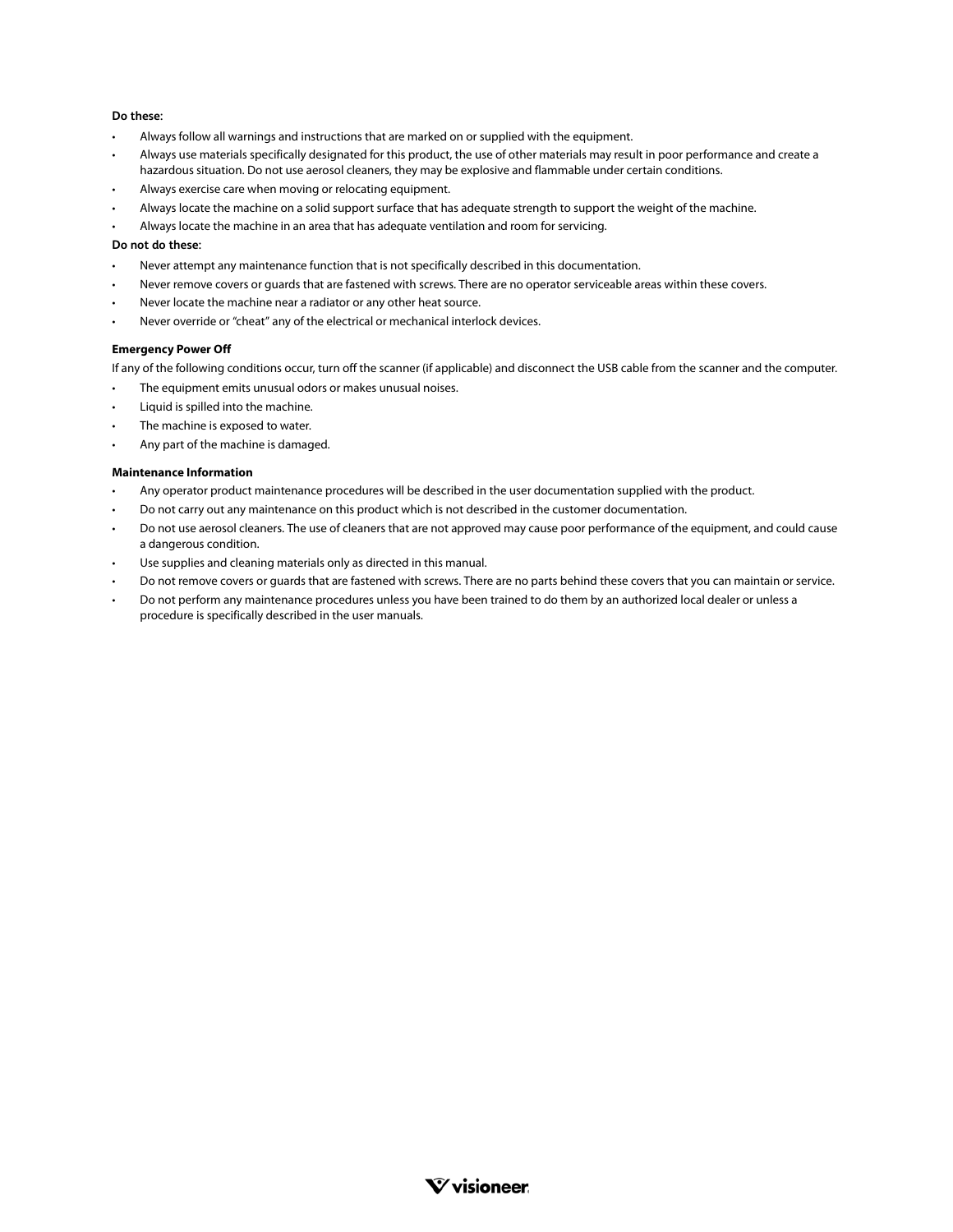# TABLE OF CONTENTS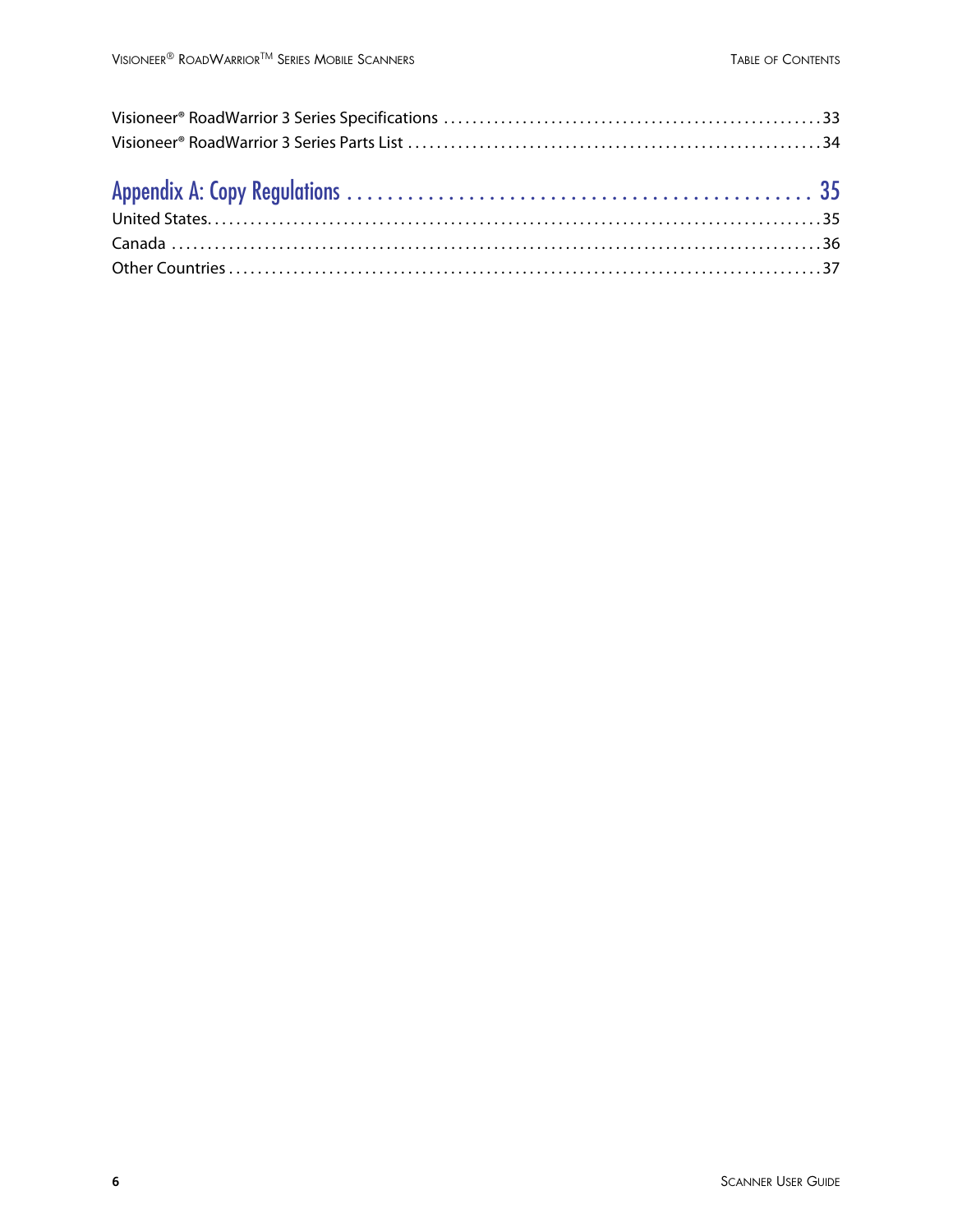# <span id="page-6-0"></span>P REFACE

**Important!** This user's guide covers the following Visioneer<sup>®</sup> scanners:

- Visioneer RoadWarrior 3
- Visioneer RoadWarrior 3g
- Visioneer RoadWarrior Lite
- Visioneer RoadWarrior Pro Bundle LE
- Visioneer RoadWarrior X3

These Visioneer scanners share the same basic features, but some options are specific to certain models. The model-specific features are identified in this user's guide.

**Note:** the RoadWarrior 3 scanner illustrations and on-screen windows are used as representative examples of what you will see. Most of the images and screens are similar and any significant model-specific differences are indicated.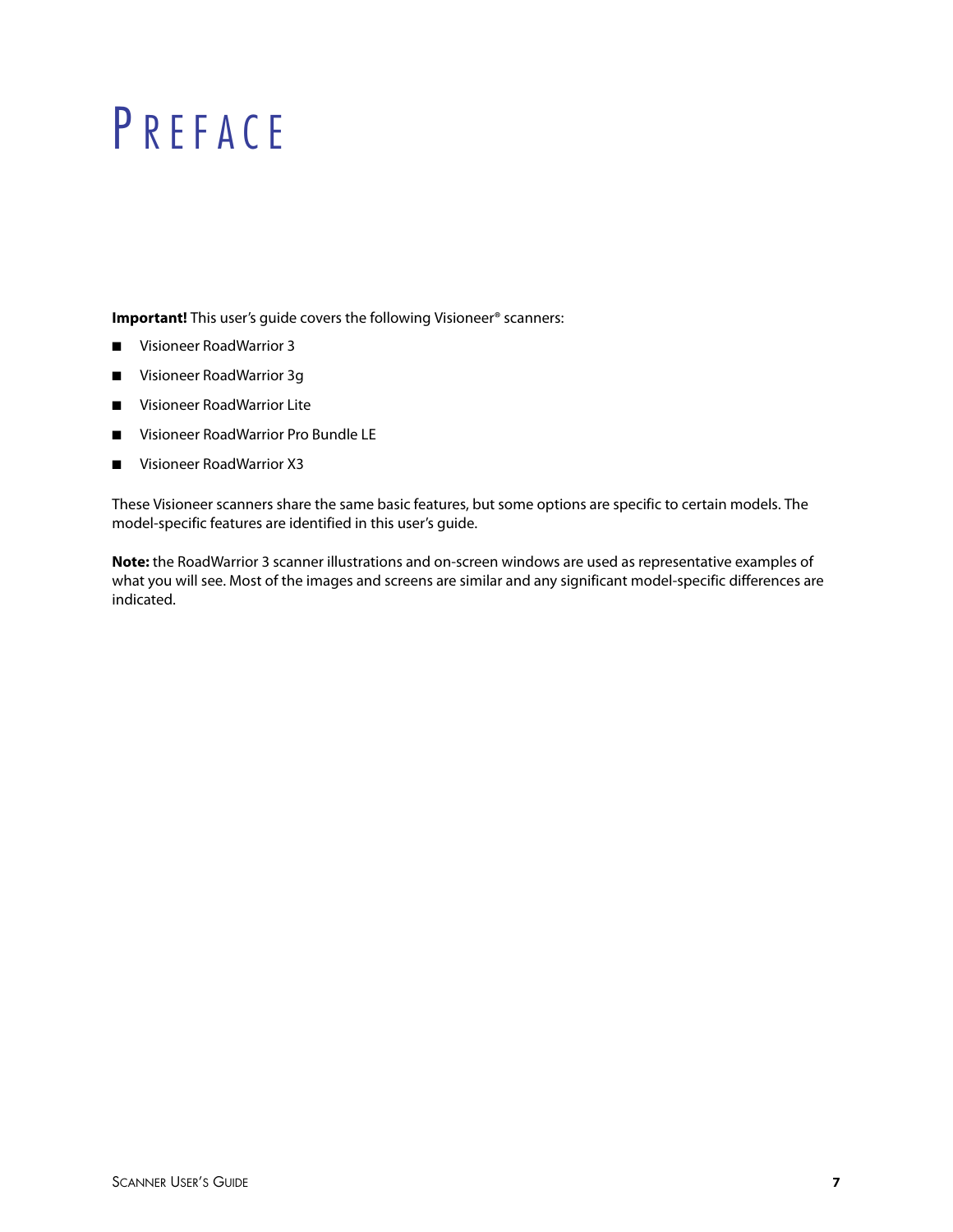VISIONEER® ROADWARRIORTM SERIES MOBILE SCANNERS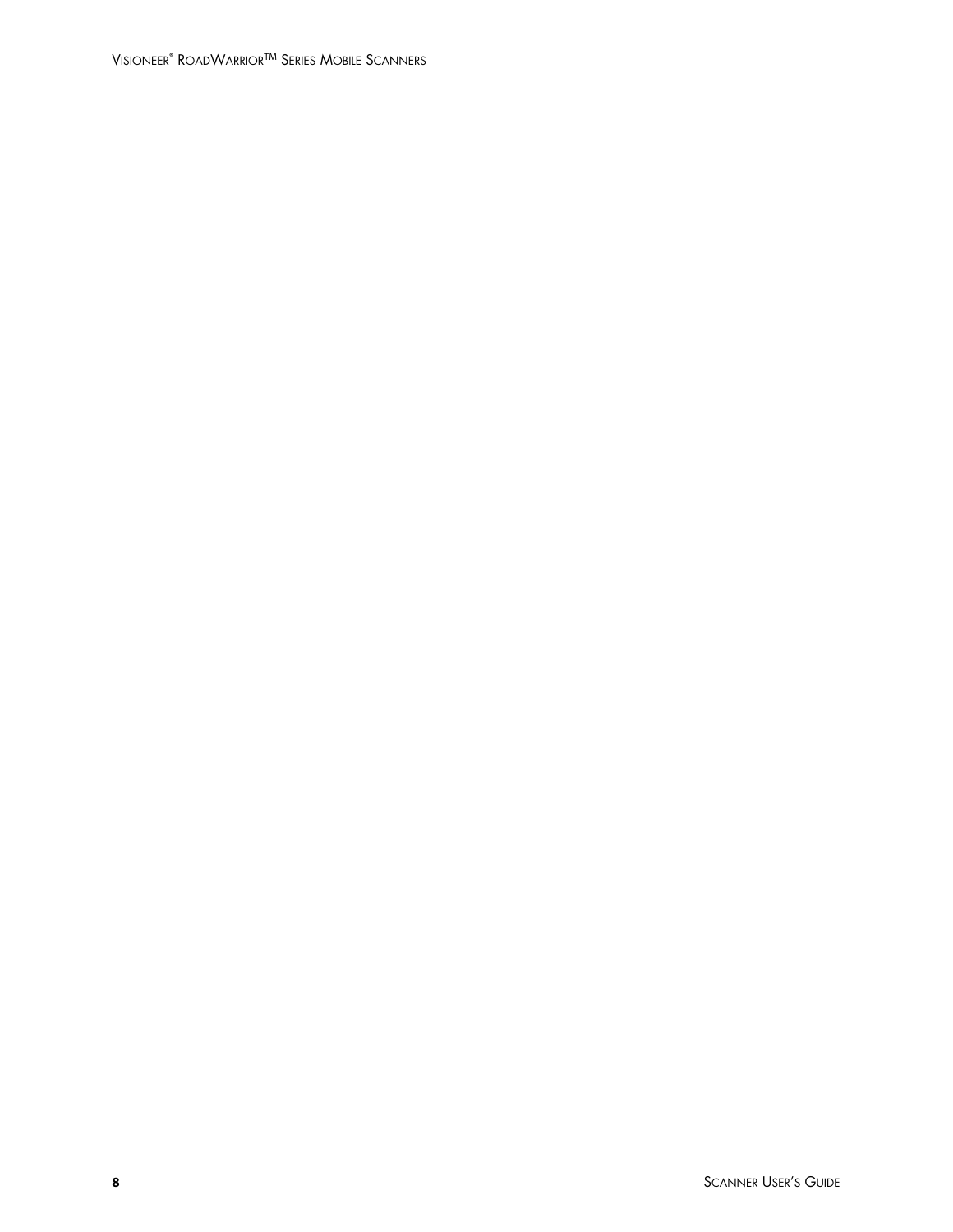# <span id="page-8-0"></span>W ELCOME

### <span id="page-8-1"></span>WHAT'S IN THE BOX

Before proceeding, check the contents of the box. If items are missing or damaged, contact the dealer where you purchased the scanner.







Installation Disc **Calibration Page** Cleaning Cloth USB Cable



### <span id="page-8-2"></span>SYSTEM REQUIREMENTS

- Apple® Mac OS X<sup>®</sup> operating system (10.9 10.13)
- 1.83 GHz or faster Intel® Core Processor
- DVD-ROM drive capable of reading Dual Layer DVDs



Visioneer RoadWarrior 3 / Lite / Pro / X3 Scanner Carrying Bag (not available with RoadWarrior Lite)







Quick Install Guide **Technical Support Card** Cuick Install Guide **Technical** Support Card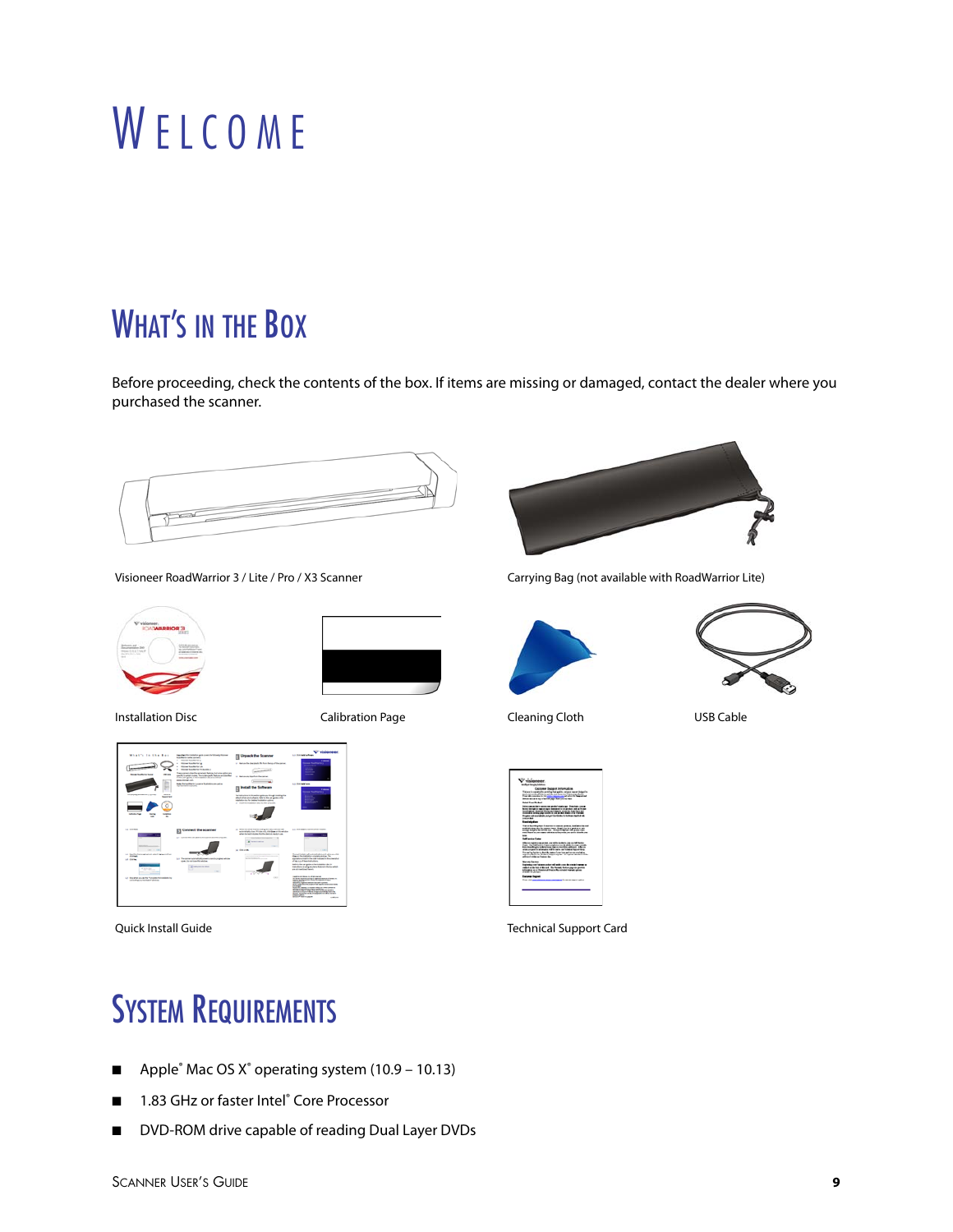- An available Universal Serial Bus (USB) port
- Minimum of 2 gigabyte (GB) of internal memory (RAM)
- 350 MB minimum of free hard disk space

### <span id="page-9-0"></span>**DOCUMENTATION**

#### **The following printed documentation is provided in the box:**

- **Installation guide**—abbreviated scanner setup and installation instructions.
- **Technical support card**—contact information for technical support and customer service, and a brief overview of our standard product warranty.

#### **The following soft-copy documentation is available on the installation disc:**

- **Scanner user guide**—instructions for scanner setup, installation, operation, maintenance, safety, and warranty. The instructions in this guide cover how to properly use the scanner and perform maintenance. Please refer to your scanning application's user guide or help file for instructions on how to access the scanner's interface, scan and save files.
- **TWAIN scanning guide**—instructions for scanning using the TWAIN interface. This guide describes the options available in the TWAIN interface. Please refer to your scanning application's user guide or help file for instructions on how to access the scanner's interface, scan and save files.
- **Patch code sheets**—use with an application that supports detection of patch code data when using the TWAIN interface. The patch code page layouts have been specifically designed for your scanner. The files contain Patch 1 layouts for A4 and U.S. Letter size pages.

Make sure you print the correct page size for the paper in your printer. Also, make sure the application you are using is not set to automatically scale the page to fit on the paper in your printer.

### <span id="page-9-1"></span>THE VISIONEER ROADWARRIOR 3 SERIES SCANNER FEATURES



#### **10** SCANNER USER'S GUIDE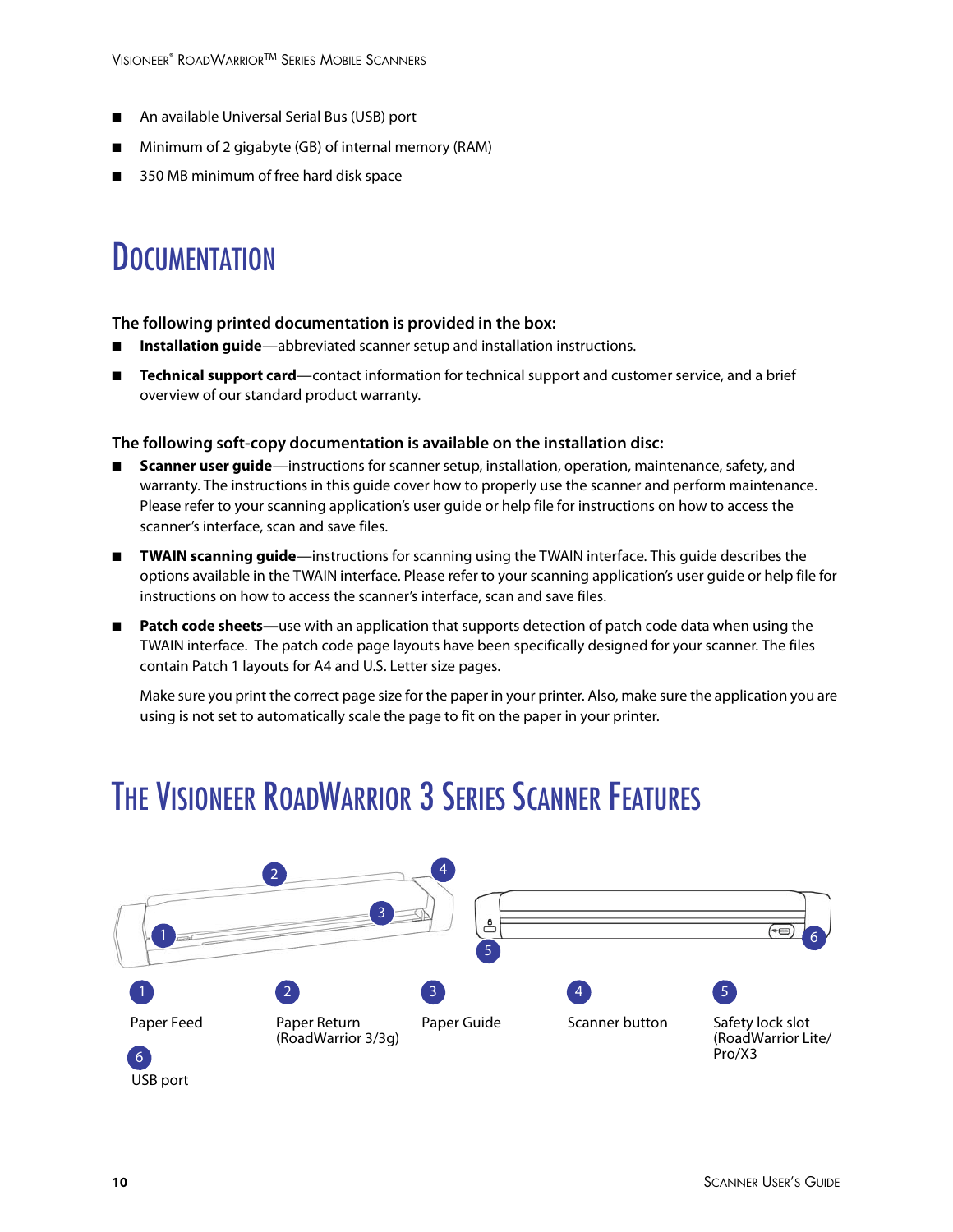**Paper Feed**—place an item face up in paper feed aligned to the left side.

- Paper sensor—the optical sensor on the left side of the paper feed slot. Detects when an item has been inserted in the scanner.
- **Scanner top**—can be pulled away from the scanner body to open the scanner for cleaning.

**Paper Return**—guides paper up from the back of the scanner as it is exited during scanning. This feature is available on the RoadWarrior 3 and 3g scanners only.

Paper Guide—helps to prevent documents from skewing while feeding through the scanner during scanning. Slide the guide left or right to adjust the guide to the width of the document you want to scan.

**Alignment strip**—alignment marks for common paper sizes for the paper guide.

**Power Button** / **Status light**—turns the scanner on and indicates the current state of the scanner.

**Safety lock slot**—slot for installing a Kensington® style safety lock (RoadWarrior Lite/Pro/X3).

**Universal Serial Bus (USB) port**—connects the scanner to the computer.

### <span id="page-10-0"></span>UNPACK THE SCANNER

- 1. Remove the blue plastic strip from around the scanner.
- 2. Remove the clear plastic film from the top of the scanner.



3. Remove any shipping tape from the scanner body.



### <span id="page-10-1"></span>**SAFETY LOCK**

Your scanner may have a slot for installing a Kensington® style safety lock. This slot can be identified by the lock icon. When following the instructions in this document, make sure you connect the USB cable into the USB port which is identified by the USB symbol.

| e                          |                       |
|----------------------------|-----------------------|
| Use this slot to install a |                       |
| safety lock. Do not        | Use this slot to conn |
| attempt to insert any      | cable to the scanner  |

ect the provided micro USB r. Do not use any other type of USB cable. Do not attempt to install a safety lock in this port.

other type of object.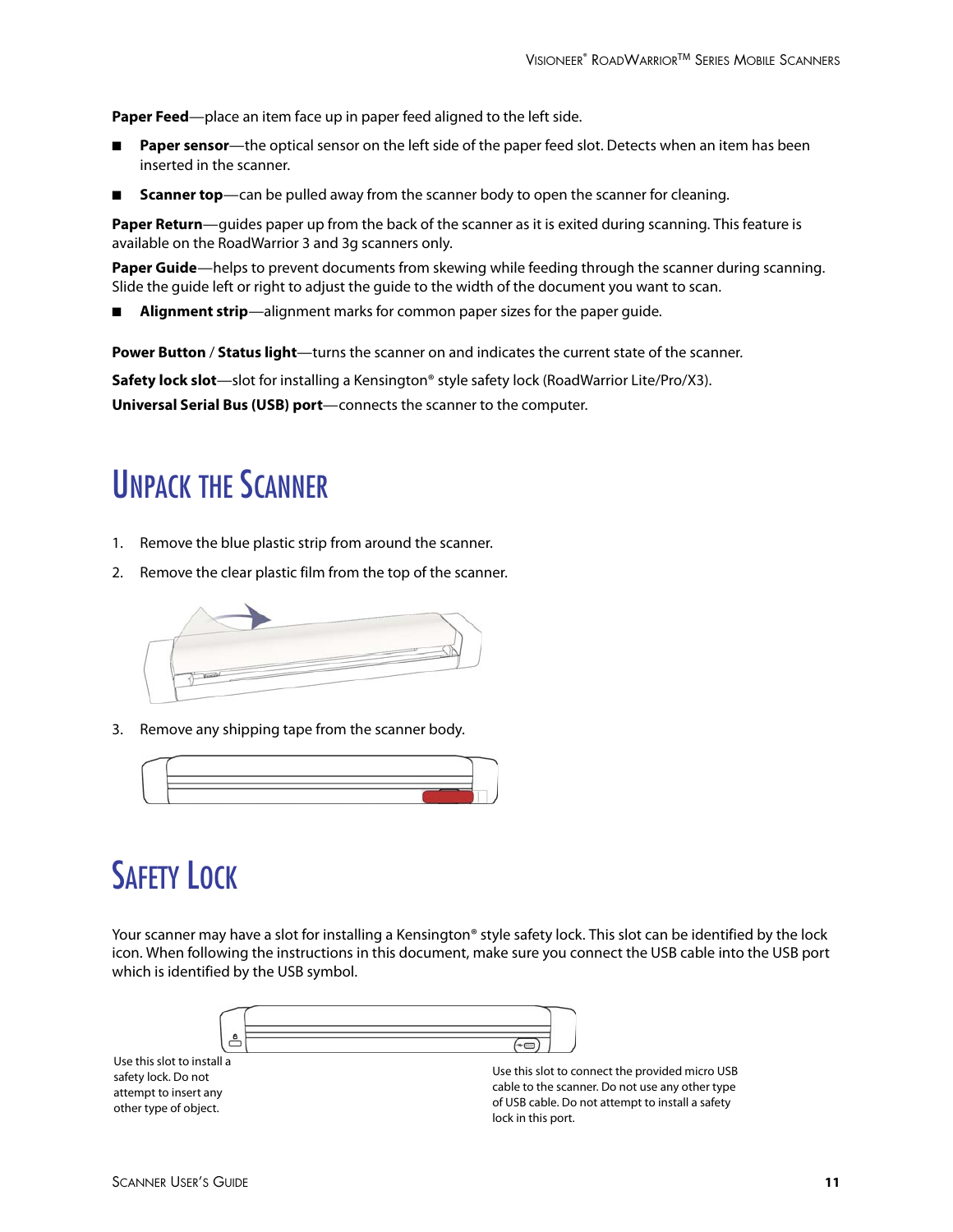A lock is not provided with the scanner and this document does not contain instructions on purchasing and installing a safety lock. If you choose to use a safety lock, please carefully read the installation instructions provided with the lock. More information about Kensington® locks can be found at www.kensington.com.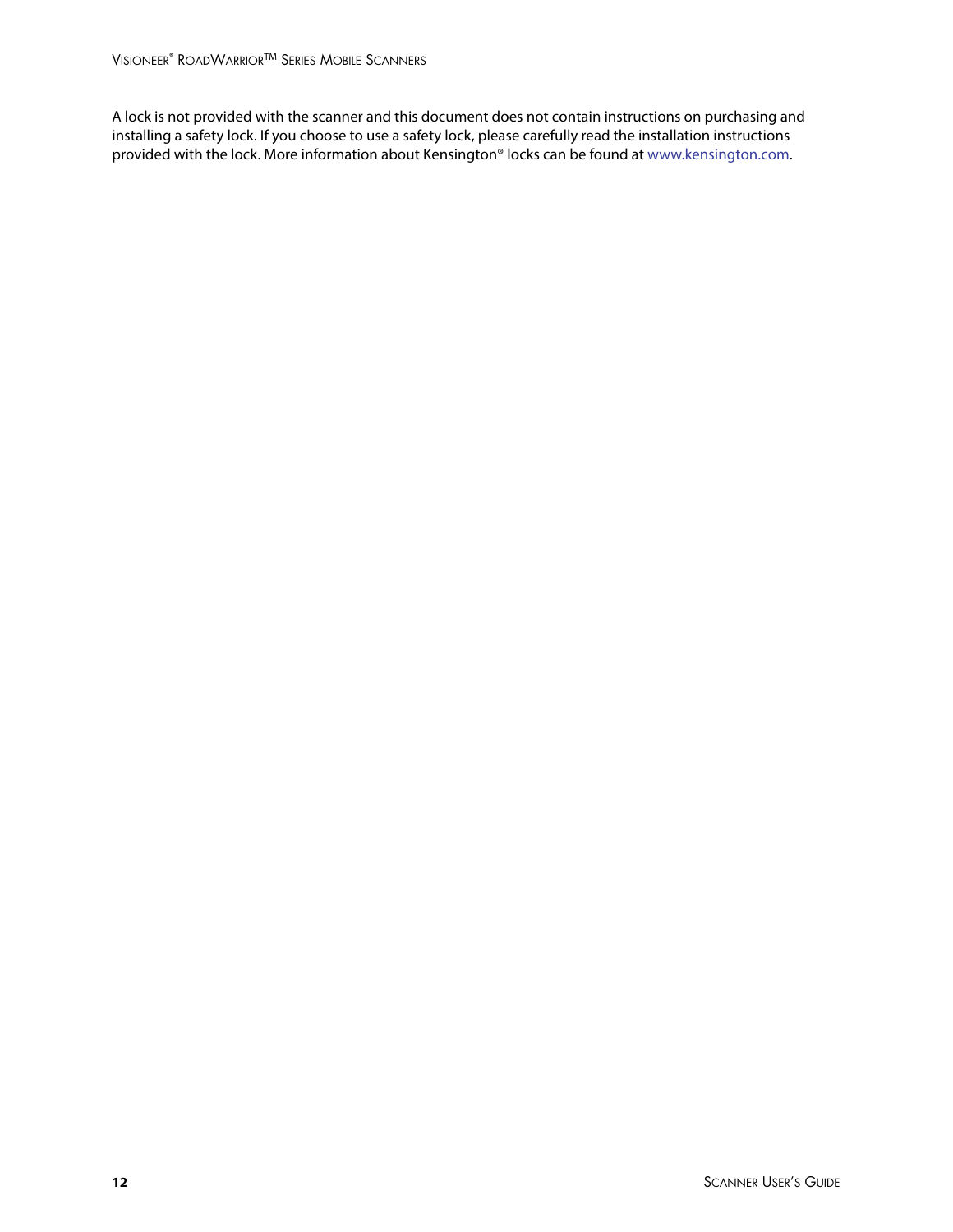## <span id="page-12-0"></span>**INSTALLATION**

1. Insert the installation disc into your computer's DVD-ROM drive.



2. Double-click the disc icon that appears on the desktop.



3. Double-click the **Setup** file to start the driver installer.

The disc's Main menu window opens.

**Note:** If the disc does not start, check the following:

- Make sure the disc drives door is completely shut.
- Make sure the disc was inserted in the drive in the proper direction (label side up).
- 4. A prompt will be shown to allow the installer to search online for software updates. Select **No** to install the software on the disc only.

|          | <b>Scanner Setup</b>                                |
|----------|-----------------------------------------------------|
| updates? | Do you want to allow the Scanner Setup to check for |
|          | No<br>Yes                                           |

5. If online updates are approved, it will first check to see if there are newer versions of the installer.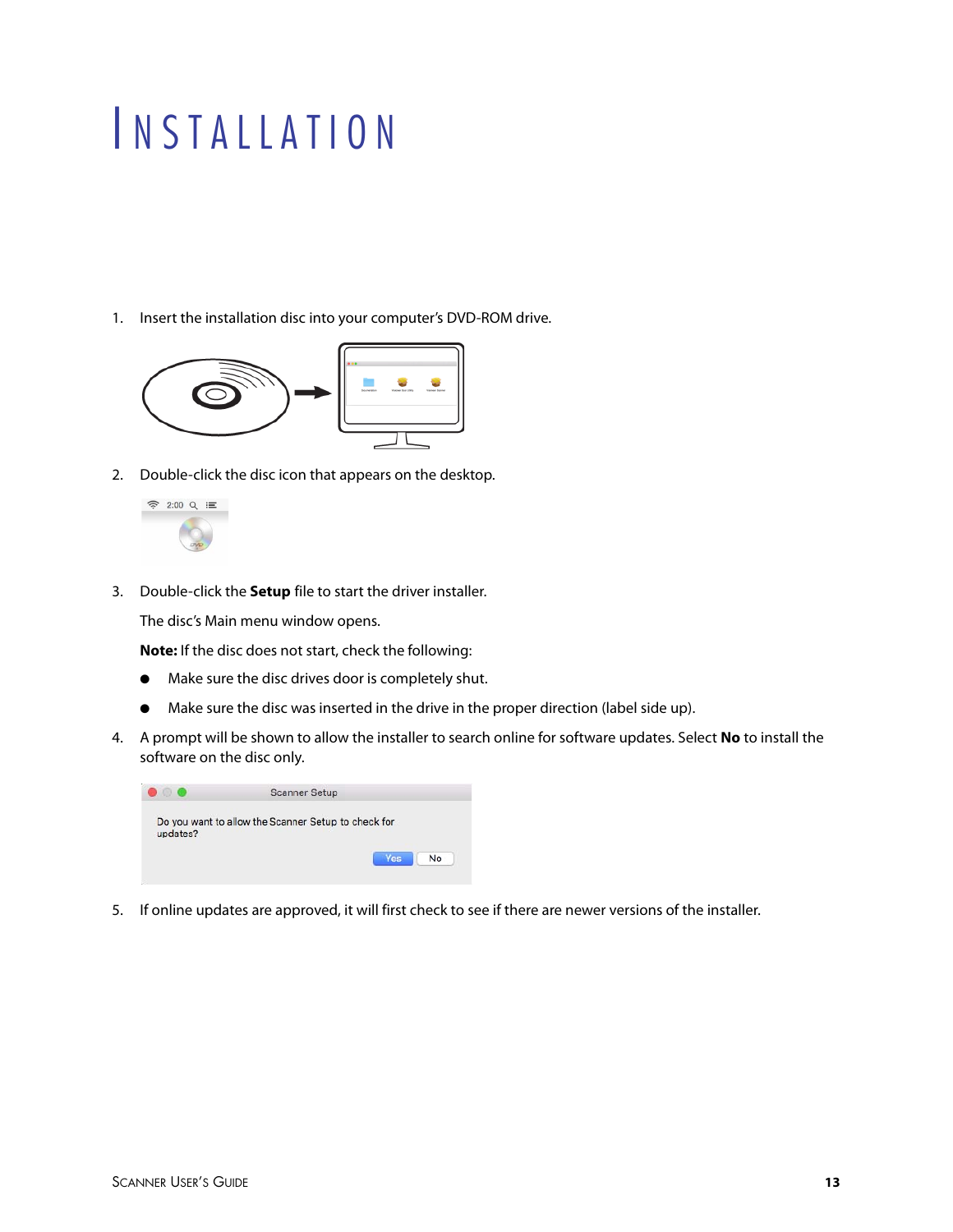6. Plug the USB cable into the USB port on the scanner then into a USB port on the computer. Turn on the scanner power.



**Note:** Select **Cancel** to install the software on the disc only.

- 7. When this is complete, the Main Menu will be shown.
- 8. On the Main menu, select **Install software.**



9. Make sure the boxes for **Scanner Driver** and **Visioneer Scan Utility** are selected, as well as any other applications you want to install.

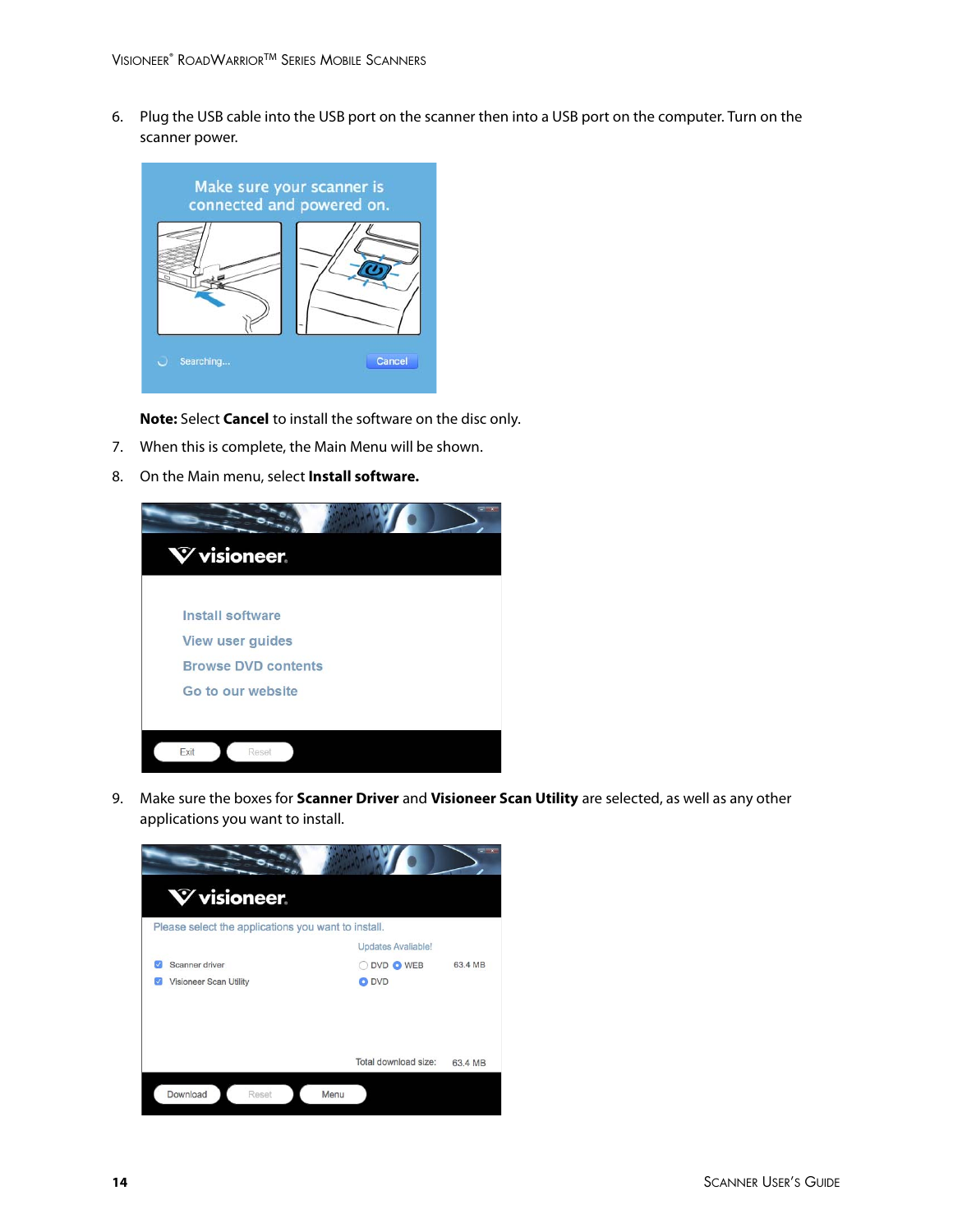**Note:** The software provided with your scanner may differ slightly from the list shown in the window.

- 10. If a version of the software is already installed on the system, the option will be greyed out. However, if there is a newer version available on the disc or online, it will be possible to upgrade by selecting the appropriate button option.
- 11. If there are newer versions of the software available online, the **Web** button will be enabled. If there is no newer version then only the **DVD** button will be enabled.

Select which option to install the software from.

- 12. If any of the Web buttons have been selected, the software will have to first be downloaded by clicking **Download** now**.** The total size of the download is shown at the bottom.
- 13. After the download has begun, it can be paused. If changes to the selections are required, it is necessary to click **Reset** while the download is paused. This will allow the settings to be changed.

|              | $\hat{\mathbf{V}}$ visioneer.                       |                                                       |         |
|--------------|-----------------------------------------------------|-------------------------------------------------------|---------|
|              | Please select the applications you want to install. |                                                       |         |
|              |                                                     | <b>Updates Avaliable!</b>                             |         |
| $\sqrt{}$    | Scanner driver                                      | DVD WEB                                               | 5 %     |
| $\checkmark$ | Visioneer Scan Utility                              | · DVD                                                 |         |
|              |                                                     | Total download size:                                  | 63.4 MB |
|              | Reset<br>Pause                                      | Speed: 296.7 KB/s<br>Menu<br>Time remaining: 00:03:26 |         |

**Note:** Clicking the **Reset** button in either the Main menu or the Install menu will cause both partially completed and previously downloaded files to be deleted. In order to be installed they will either have to be downloaded again or installed from the DVD.

14. Once all software has been downloaded, click **Install** now.

#### <span id="page-14-0"></span>Installing the Scanner Driver

The scanner driver installation will start first.

1. Click **Continue**.

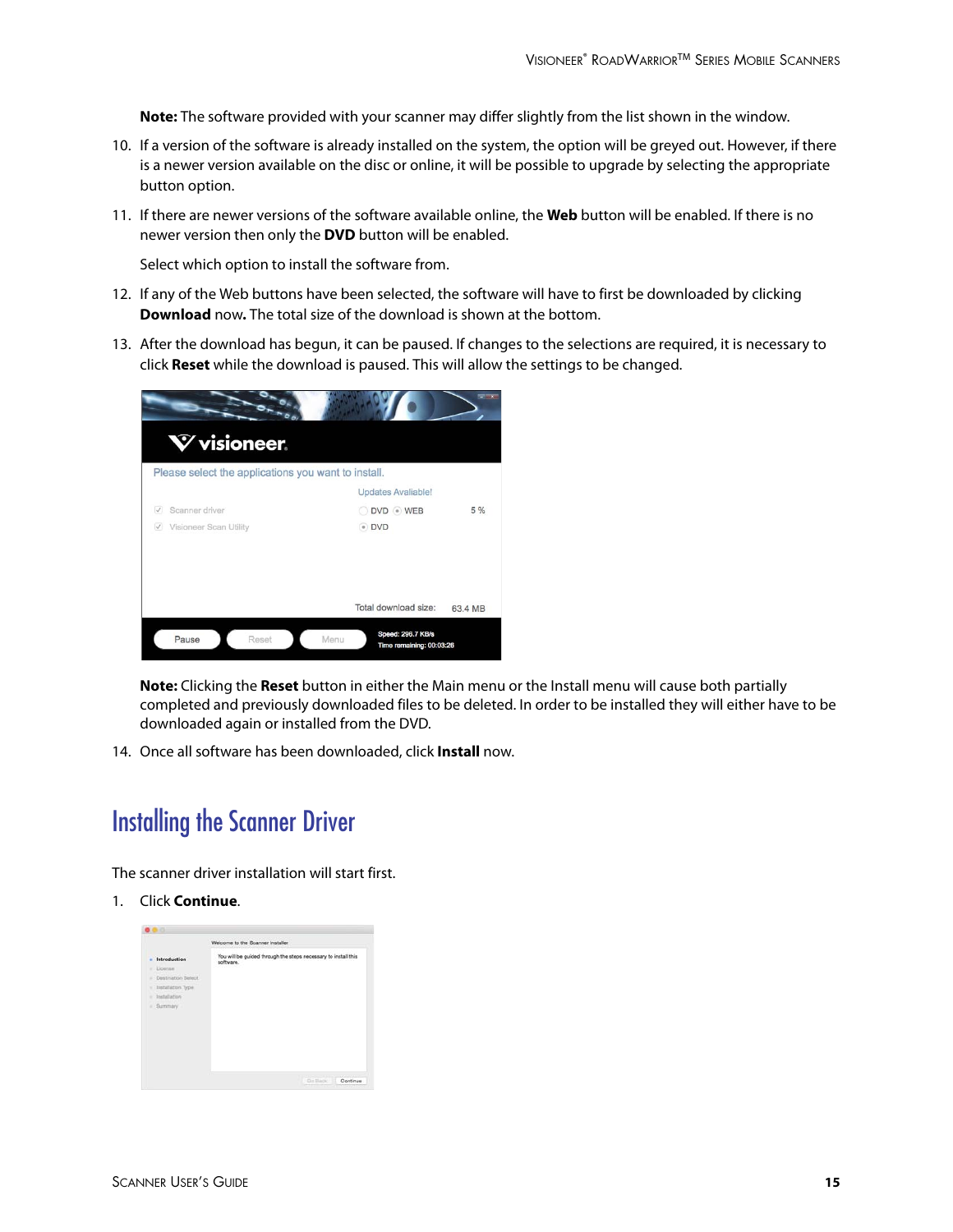2. On the Visioneer License Agreement window, read the license agreement. Click **Continue**.



3. If you accept the terms, select **Agree** and continue with the installation.

If you choose not to accept the license agreement, close the installation window. The scanner driver will not be installed.



4. Depending on your system configuration, you may be prompted to choose a location for the installation. We recommend that you select the main disc drive and click **Install**.



5. If you are prompted for a password, input the name and password for a user that has permission to install software on your computer.



**Note:** If you are using 10.13 or later, you may see a prompt that the system extension has been blocked. See [page 31](#page-30-0) for instructions.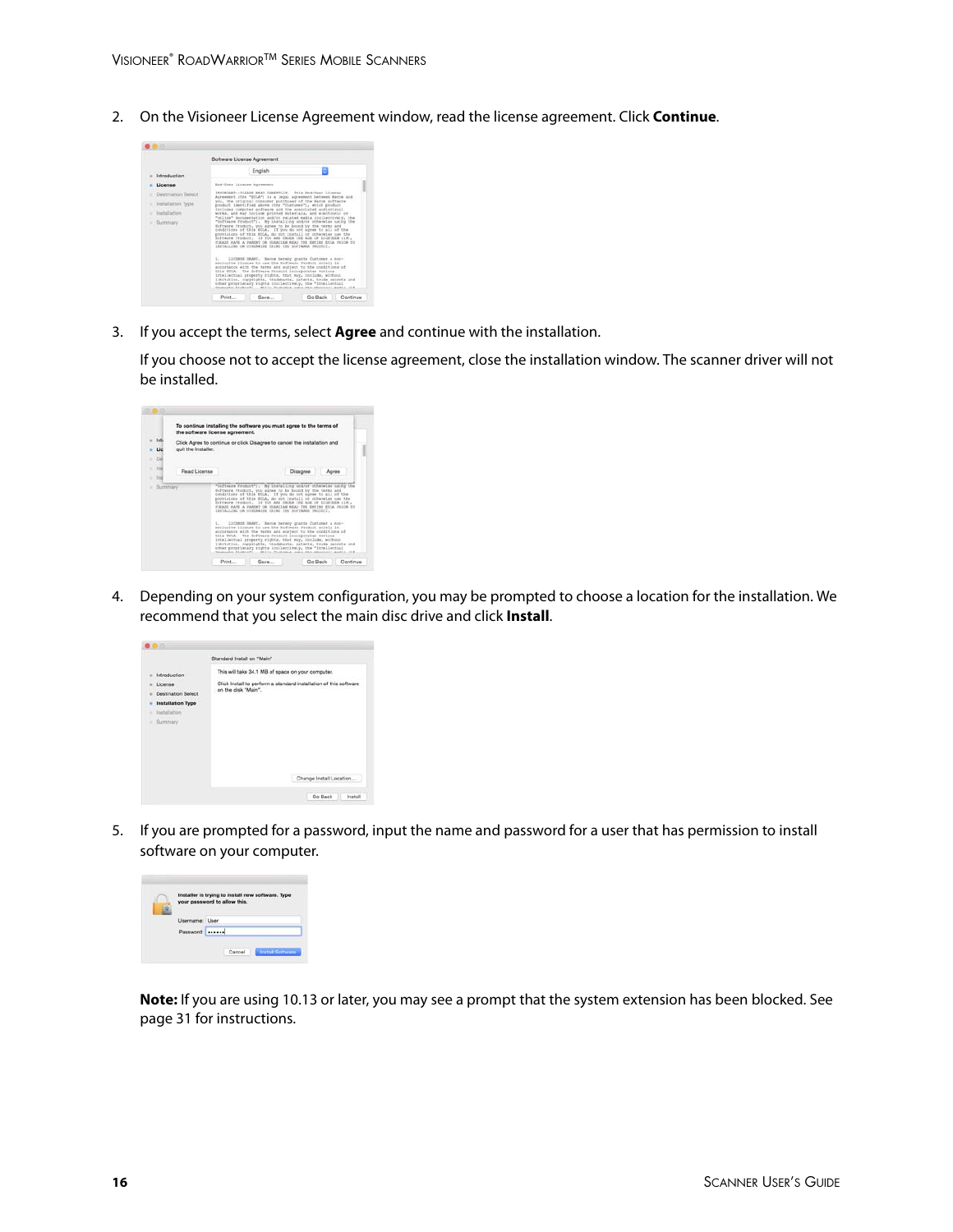6. Click **Close** on the installation complete window.

You can now connect the scanner to your computer.



**Technical Note:** the Installation Complete screen may be blank when installing on OS X (10.9). Please close the empty screen and proceed with connecting the scanner to the computer.

### <span id="page-16-0"></span>Connect the USB Cable

The scanner does not have an external power supply. It draws its power directly from the computer through the USB cable. If you use a USB hub with your computer, the hub must have its own power supply. The scanner is ready to scan as soon as its software is finished loading onto your computer.

- 1. Remove any tape from the USB cable.
- 2. Plug the USB cable into the USB port on the scanner then into a USB port on the computer. Check your computer's manual for USB port locations.

If the plug does not attach easily, make sure that you are plugging it in correctly. Do not force the plug into either connection.



The status light comes on and flashes indicating that the scanner is receiving power.

Your computer recognizes that a scanner has been plugged into the USB port and automatically loads the appropriate software to run the scanner.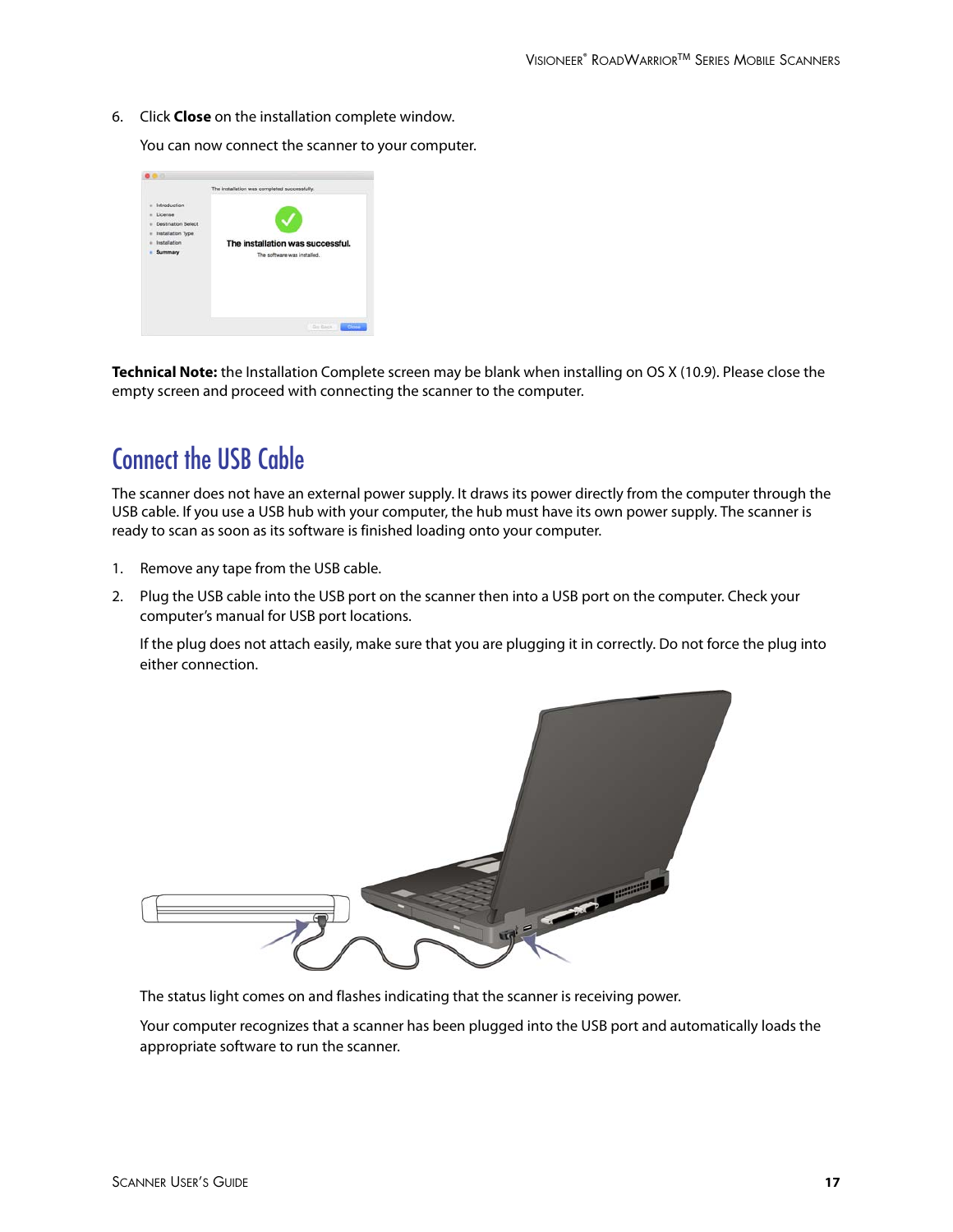## <span id="page-17-0"></span>VISIONEER SCAN UTILITY

The **Visioneer Scan Utility** software installation will start automatically after you click Close on the driver Installation Complete window. Follow the instructions on the screen to install the application.

| Software       | <b>About the Software</b>                                                            |
|----------------|--------------------------------------------------------------------------------------|
| Visioneer Scan | This utility uses the scanner's TWAIN interface for scanning. You can select a       |
| Utility        | destination folder on your computer and save the image as any one of several popular |
|                | image file formats (BMP, JPG, TIF, Multi-Page TIF, PDF, Multi-Page PDF, etc).        |

### <span id="page-17-1"></span>INSTALLING ADDITIONAL APPLICATIONS

Your scanner includes free, additional applications as described in the table below.

- 1. Return to the disc's Main menu and click **Install software**.
- 2. If a version of the software is already installed on the system, the option will be greyed out. However, if there is a newer version available on the disc or online, it will be possible to upgrade by selecting the appropriate button option.
- 3. If the software on the disc is up to date then the software will be installed from the DVD. However, if there are newer versions of the software available online, the **Web** button will be shown and selected by default.

Select the desired location to install the software from.

- 4. If any of the Web buttons have been selected, the software will have to first be downloaded by clicking **Download** now.
- 5. Once all software has been downloaded, click **Install** now.
- 6. Follow the instructions on the screen to install each of the additional applications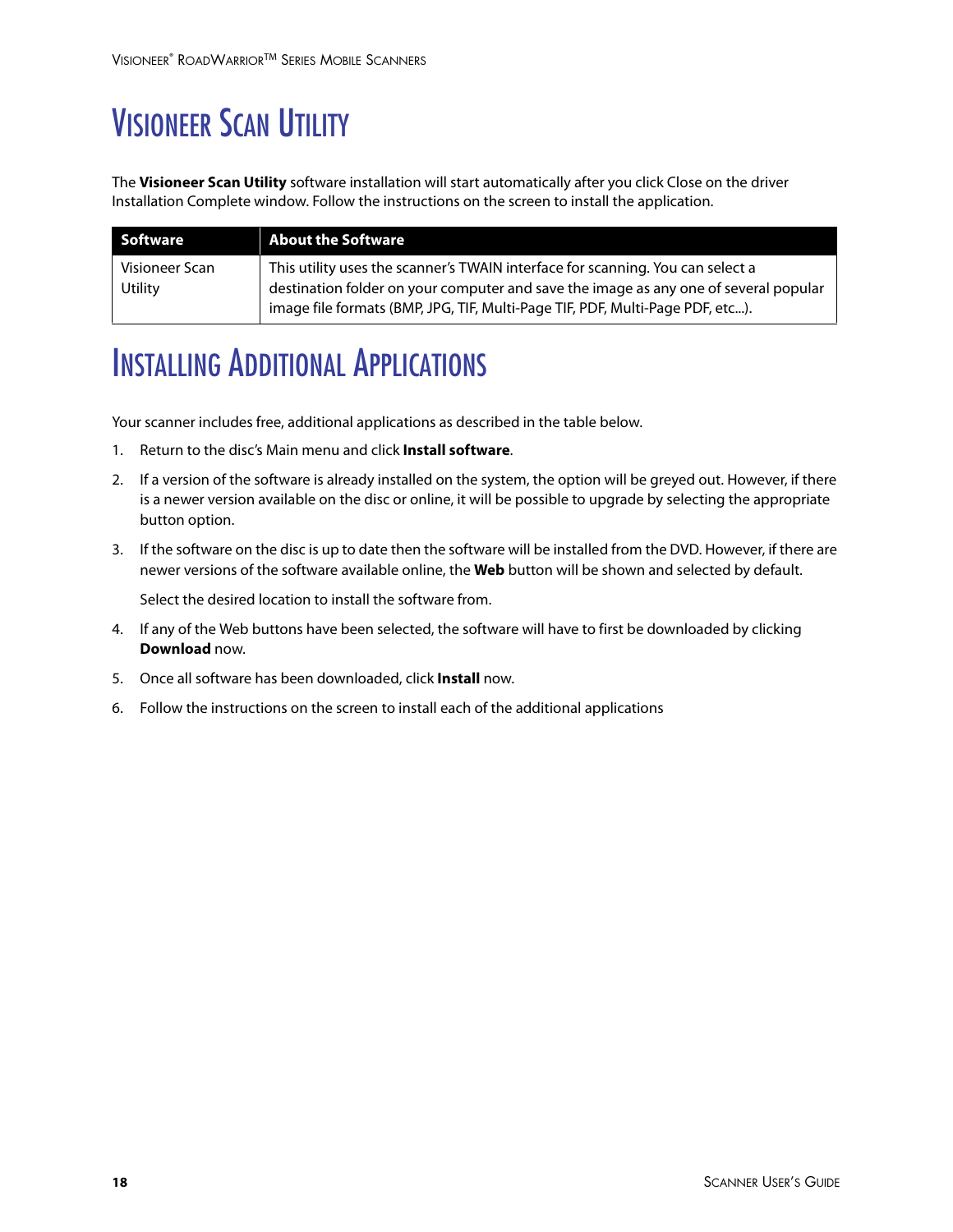### <span id="page-18-0"></span>VIEW THE USER GUIDES

1. Return to the disc's Main menu and click on **View user guides.**



- 2. Click on **View scanner documentation** to access the scanner user guide and scanning guides for TWAIN.
	- **Scanner user guide**—Instructions for scanner setup, installation, operation, maintenance, safety, and warranty
	- **TWAIN scanning guide**—Instructions for accessing and scanning using the TWAIN interface

Click on **View software documentation** to access the user guides for the software applications provided with the scanner.

From either of these user guide windows, click on the **User guide menu** button to return to the main user guide window, then select the other documentation section to view the user guides.



- 3. Click the links of the guides you want to view.
- 4. When you're finished, click **Main menu** to return to the Main menu window and click **Exit**.
- 5. Remove the installation disc and store it in a safe place.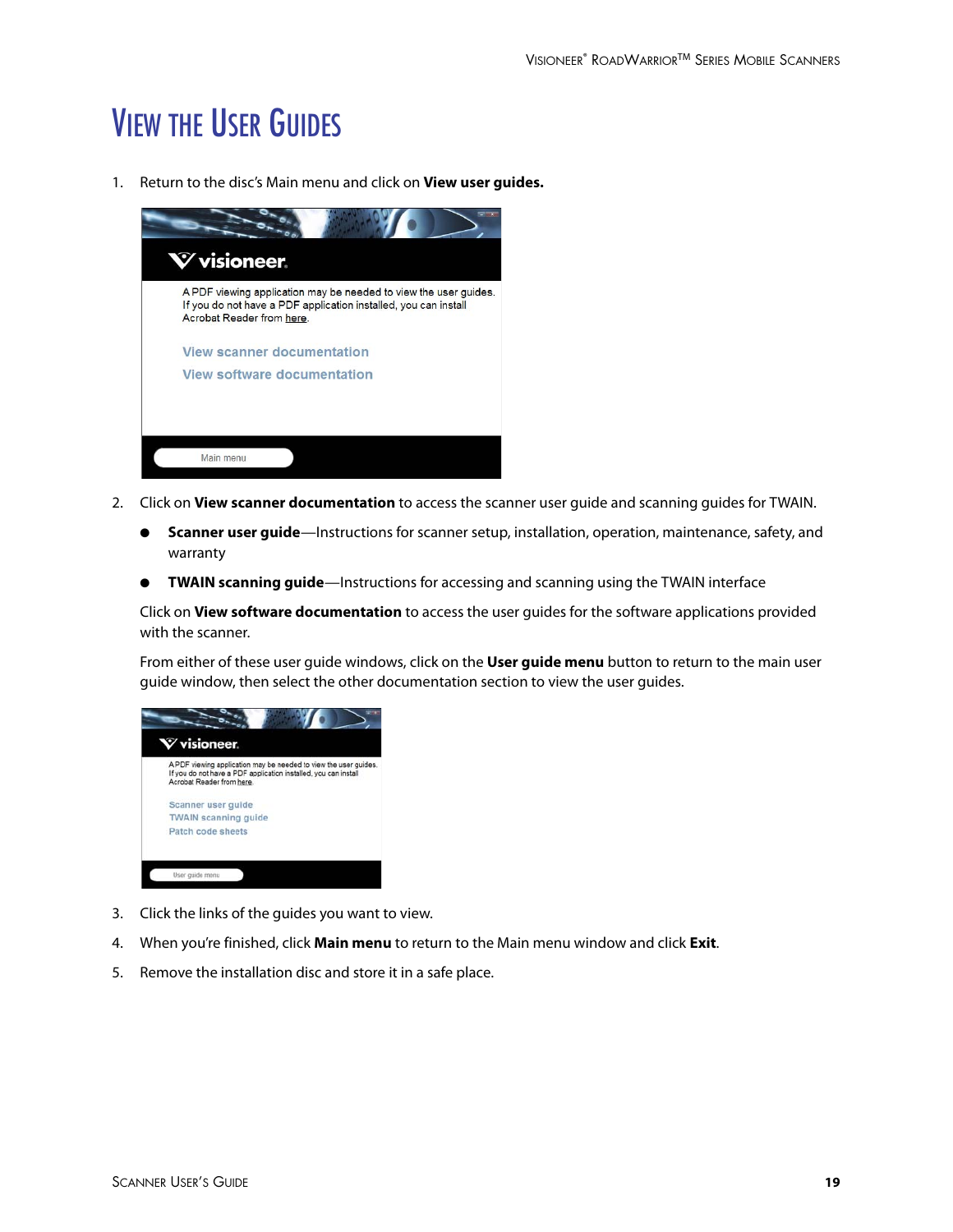## <span id="page-19-0"></span>REGISTER YOUR SCANNER

Registering your scanner is important as it provides you with access to our free telephone support service. Registration also gives you free access to software updates for your scanner.

You will need an active internet connection to register your scanner. If you do not have internet access you can contact our customer service department to register the scanner. Please refer to the Technical Support Card, that you received with the scanner, for our customer service contact information.

- 1. Open Safari or any other Internet browser you have installed on your computer.
- 2. In the web address field type www.visioneer.com.
- 3. Press Enter on your computer's keyboard or click the option on screen to go to the web address.
- 4. When the Visioneer<sup>®</sup> scanners web page loads click on **Register Your Product**.
- 5. Fill in the registration form, all required fields have an asterisk (\*). A valid email address is required for registration.
- 6. You will be asked to enter the serial number for the scanner, it is located on the back or underside of the scanner.
- 7. After filling in the form, click on **Submit Your Registration** to complete the registration.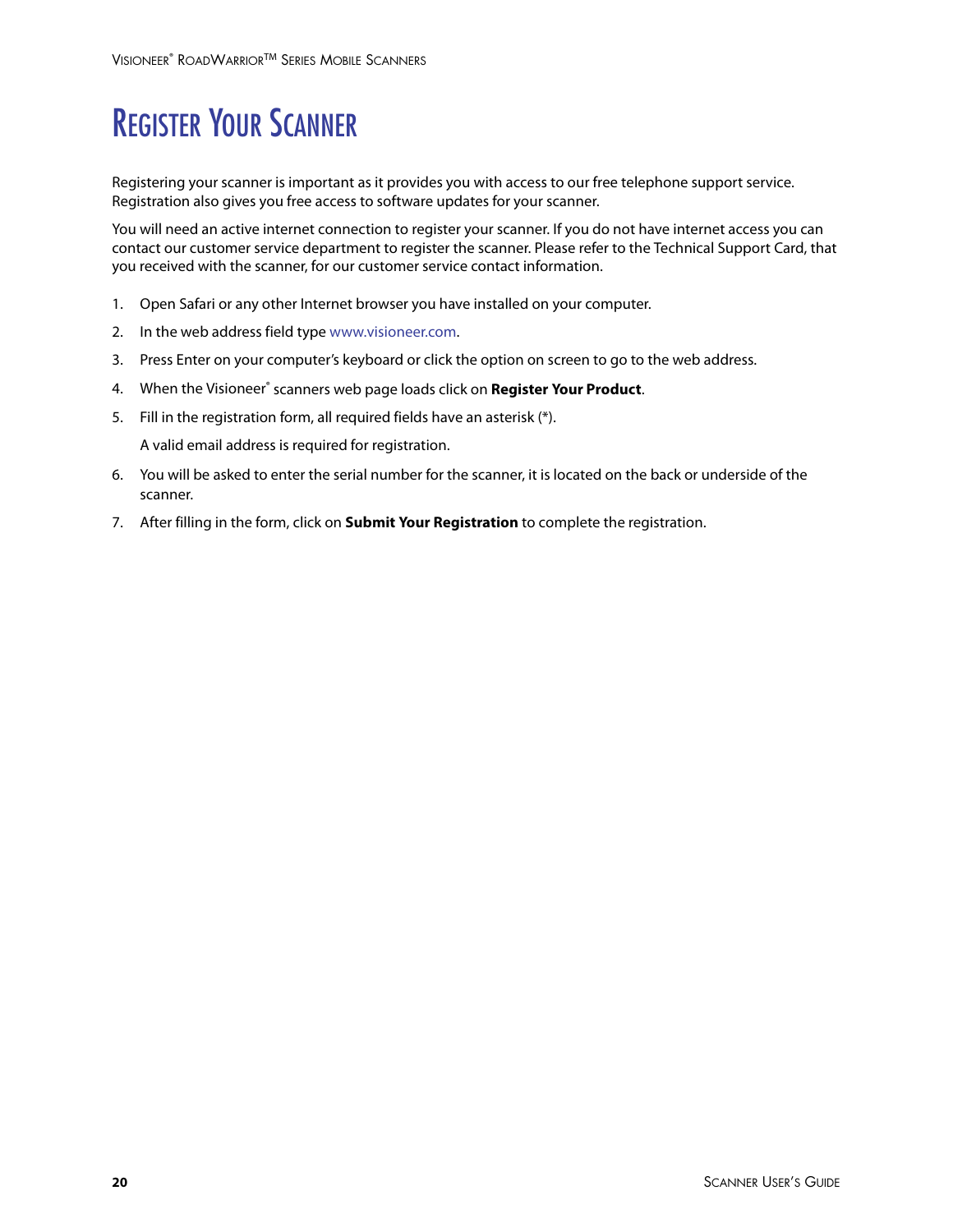# <span id="page-20-0"></span>LOADING DOCUMENTS TO S CAN

Always remove any staples or paper clips from documents before inserting them into the scanner. Staples and paper clips can jam the feed mechanism and scratch the internal components. Also remove any labels, stickers, or Post-It™ notes that may come off during the scanning process and get stuck in the scanner. Misuse as described here will void your scanner's warranty.



### <span id="page-20-1"></span>SUPPORTED DOCUMENT TYPES

You can scan the following types of documents and cards with this scanner.

- Document size
	- Minimum size (width x length)  $1.5 \times 1.5$  inches (38 x 38 mm)
	- Maximum size (width x length)
		- ❍ 8.5 x 32 inches (216 x 813 mm) at 100–300 dpi
		- ❍ 8.5 x 14 inches (216 x 356 mm) at 400–600 dpi
- Paper thickness between  $16-32$  lb paper (60-120 g/m<sup>2</sup>)
- Plastic cards
	- Non-embossed plastic cards up to 0.8 mm thick

### <span id="page-20-2"></span>DOCUMENTS TO AVOID SCANNING

The documents in this list can be scanned, but please note that scanning documents of this type will reduce the life of the scanner. Maintenance will be required more often. These types of documents will jam more frequently and damage to the original documents may occur. If you do choose to scan these document types, do not scan large batches.

■ Curled, wrinkled or folded documents may cause paper jams.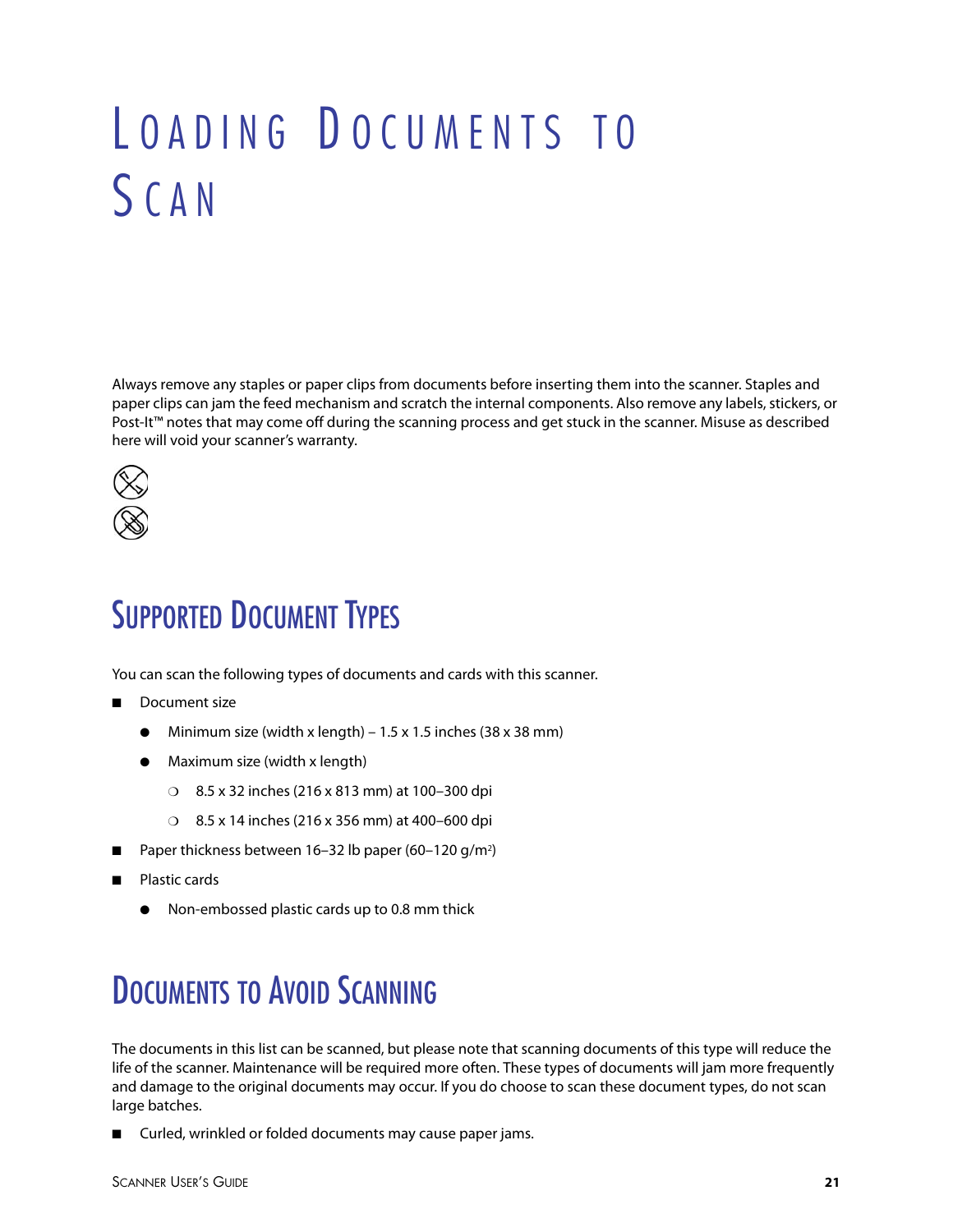- Coated paper or photographs where the coating can flake off during scanning and leave residue in the scanner.
- Extremely smooth, shiny, or highly textured paper may cause the paper feed rollers to slip across the page and cause the scanner to report a paper jam.
- Carbonless copy paper may tear while being fed through the scanner and the pressure of the rollers may leave streaks on the page. The chemical coating on this paper will rub off on the rollers during the scan process, increasing the frequency of miss-feeds and paper jams.
- Partially transparent paper such as tracing paper as any images from the opposite side of the page or black background will appear in the scanned images.
- Thermal or photosensitive paper.

### <span id="page-21-0"></span>UNSUPPORTED DOCUMENT TYPES

Do not scan the following types of documents as they may cause damage to the scanner.

- Items outside of the specified supported sizes, thickness, and weight defined in this document.
- Non-rectangular or irregularly shaped paper will cause the scanner to detect and report document skew errors or paper jams.
- Carbon paper that will leave residue in the scanner and on the rollers that will transfer to the next set of documents scanned.
- Documents with hard items attached such as paper clips, binder clips, and staples.
- Documents with wet ink or white-out.
- Overhead projector sheets, plastic film, camera film, and any other type of transparent or partially transparent plastic item.
- Documents that have been glued together.
- Cloth or metallic sheets.

### <span id="page-21-1"></span>CHOOSING THE PAPER RETURN POSITION (ROADWARRIOR 3/3G ONLY)

Push lightly on the Paper Return to open and rotate the Paper Return into position.

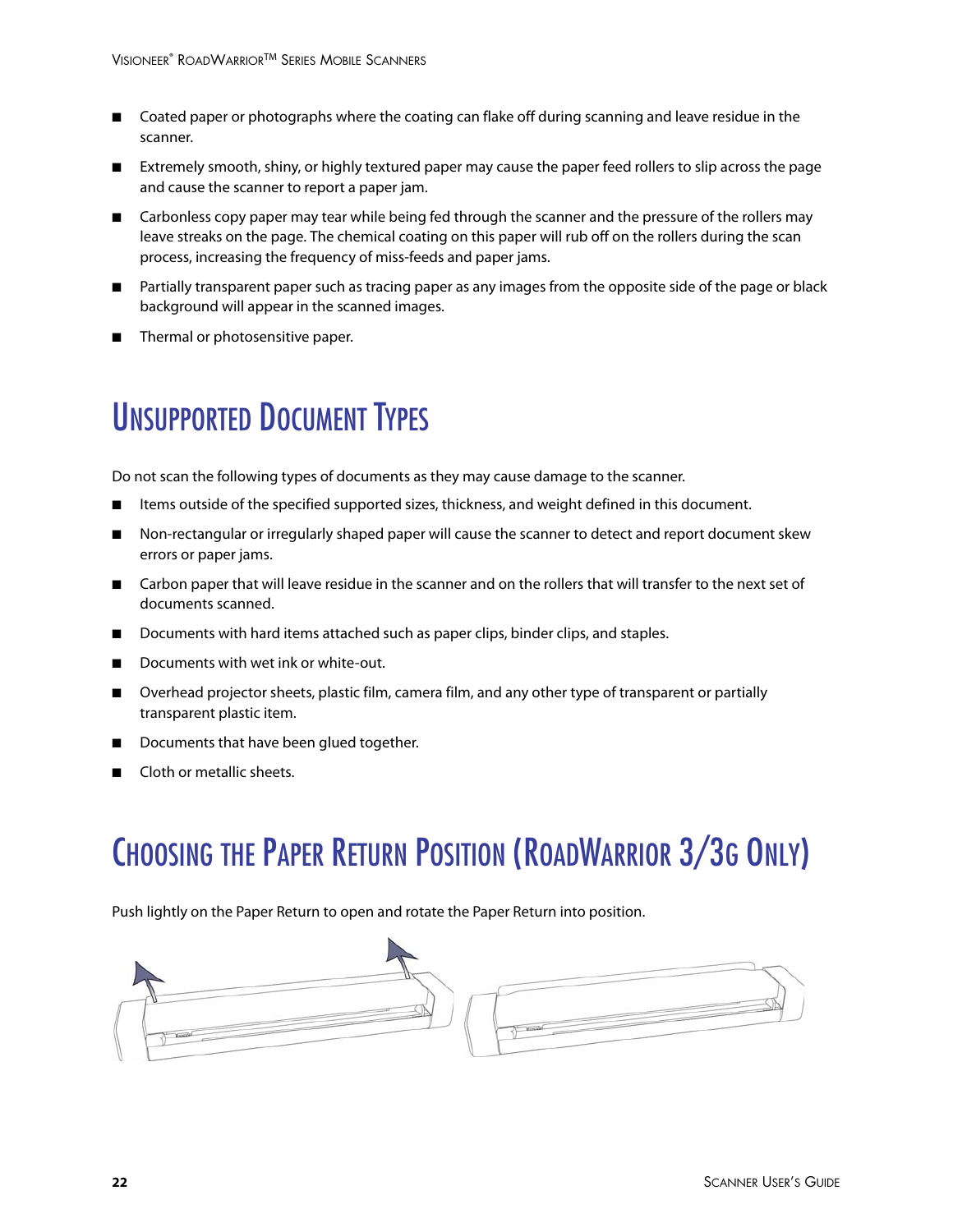When the Paper Return is closed, any item scanned will exit out of the back of the scanner. When the Paper Return is open, it guides the paper up from the back for easy access to remove it from the scanner.

Example: Paper Return closed Example: Paper Return open



The Paper Return should be closed when scanning plastic cards, business cards, and any other type of thick paper. These items will hit the paper return and stay in the paper feed path. We do not recommend you use the Paper Return if you are scanning photos, or any other type of document where the ink or gloss may flake off due to the page being angled out of the scanner.



### <span id="page-22-0"></span>**SCANNING**

1. Adjust the paper guide to the width of the document you want to scan.



2. Align a document with the aliment arrow and insert it into the scanner, face up, into the paper feed slot.

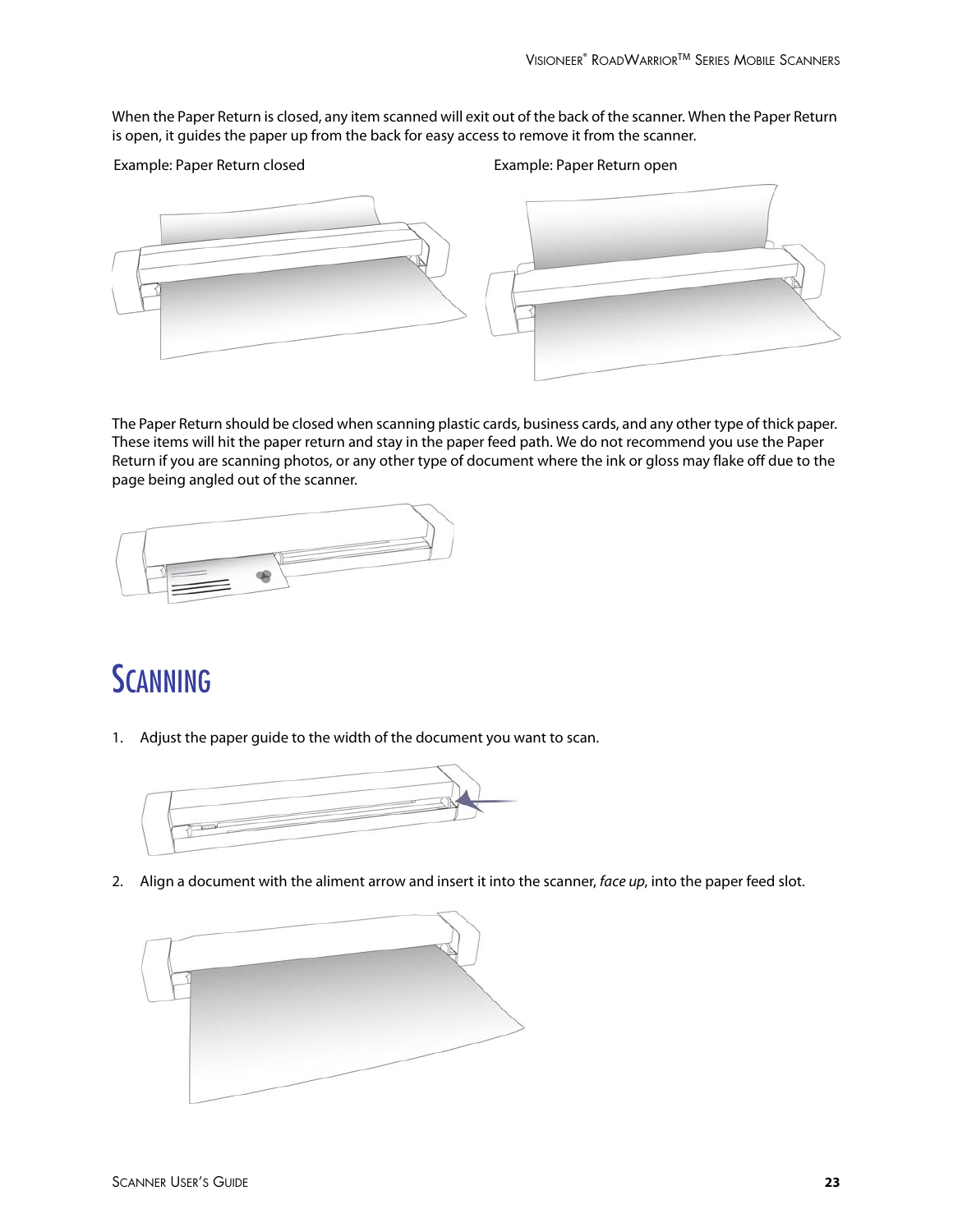### <span id="page-23-0"></span>SCANNING INTERFACES

■ **TWAIN Interface**—this option uses your scanner's TWAIN interface to scan. The TWAIN scanning interface can be accessed from any TWAIN scanning application you have installed on the computer.

|                          | Image     | Document | Settings          | Information               |                    |                 |
|--------------------------|-----------|----------|-------------------|---------------------------|--------------------|-----------------|
| Front Automatic          |           |          |                   |                           | Dynamic threshold  | $ \hat{\phi} $  |
| Front Color              |           |          |                   | Bit depth reduction       |                    |                 |
| Front Gray               |           |          | Sensitivity       |                           |                    | 20              |
| Front Black & White<br>V |           |          | <b>Brightness</b> |                           |                    | $\overline{0}$  |
|                          |           |          | Contrast          |                           |                    | $\mathbf{0}$    |
|                          |           |          | Resolution        | 200                       | $\hat{\mathbf{v}}$ | $200$ $\degree$ |
|                          |           |          | Invert image      | No                        | $\Diamond$         |                 |
| Document size            | Automatic |          |                   | $\Diamond$                |                    |                 |
| Presets                  | Custom    |          |                   | $\ddot{\circ}$<br>$+$ $-$ |                    |                 |
| Color correction         | None      |          |                   | $\hat{\cdot}$             |                    |                 |
|                          |           |          |                   |                           |                    |                 |

■ **ICA Interface**—this option uses the Apple Mac Image Capture Application (ICA) interface to scan. You can access the ICA interface from the Image Capture application.

| $\bullet\bullet\bullet$ | Image Capture       |              |                                         |                    |
|-------------------------|---------------------|--------------|-----------------------------------------|--------------------|
| <b>DEVICES</b>          |                     |              | Kind: Color                             | $ \bullet $        |
| $\bullet$<br>SHARED     |                     | Resolution:  | 150 <del>€</del> dpi                    |                    |
|                         |                     | Size:        | US Letter                               | $ \cdot $          |
|                         |                     | Orientation: | $\bullet$ $\bullet$ $\bullet$ $\bullet$ |                    |
|                         |                     |              | Duplex                                  |                    |
|                         |                     |              | Scan To: Pictures                       | $\ddot{\circ}$     |
|                         |                     |              | Name: Scan                              |                    |
|                         |                     | Format:      | JPEG                                    | $\overline{\cdot}$ |
|                         | Image Correction:   |              | None                                    | $ \hat{\cdot} $    |
|                         | n                   |              |                                         |                    |
|                         |                     |              |                                         |                    |
|                         |                     |              |                                         |                    |
|                         | <b>Hide Details</b> |              |                                         | Scan               |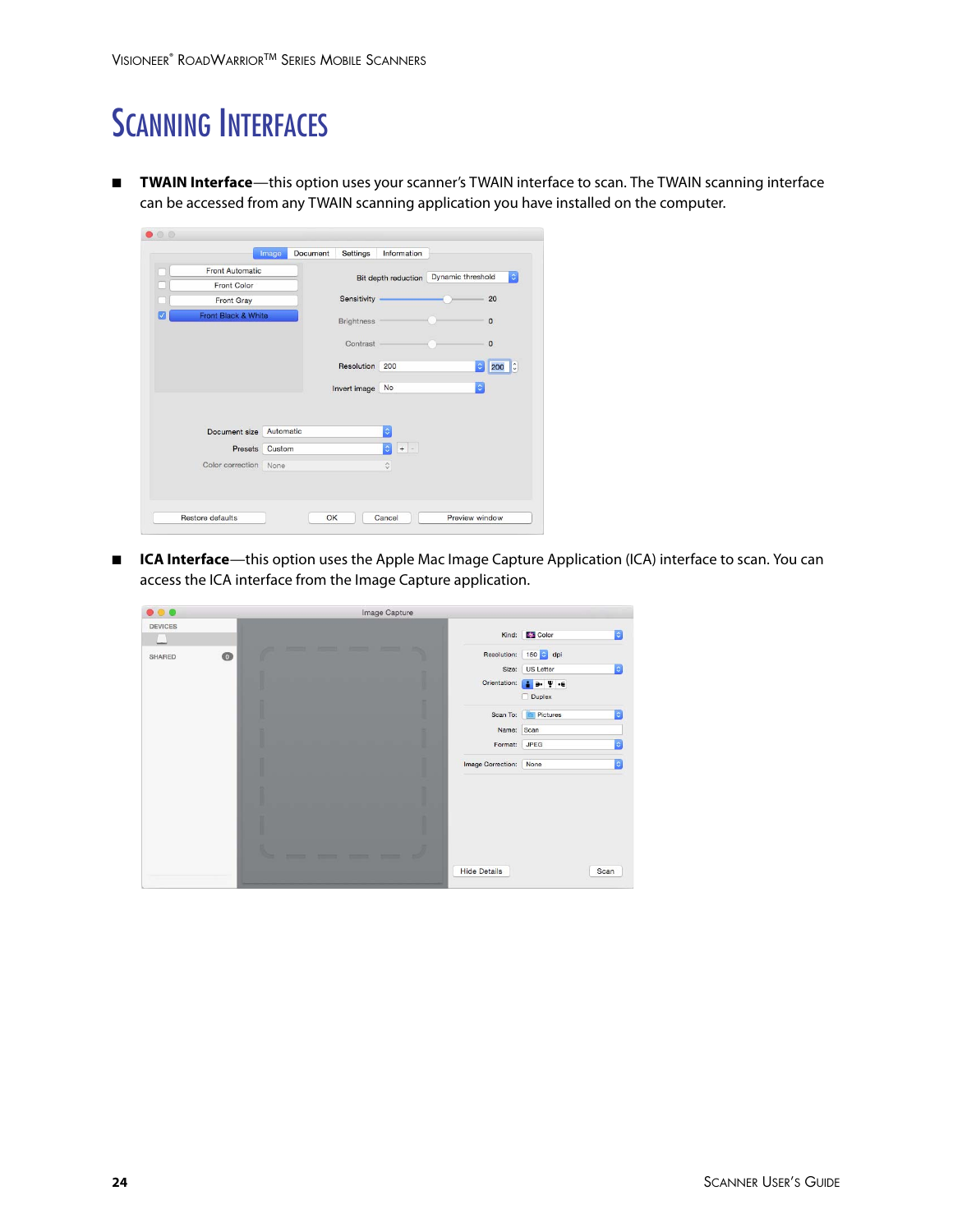## <span id="page-24-0"></span>**MAINTENANCE**

This section contains information about maintenance, troubleshooting, uninstalling, scanner specifications, and spare parts.

### <span id="page-24-1"></span>**SAFETY PRECAUTIONS**

When servicing the scanner you should take the following precautions to ensure your safety and prevent damage to the scanner.

#### **Do These**

- Wear protective gloves when cleaning the scanner with Isopropyl rubbing alcohol. Rubbing alcohol may irritate sensitive skin.
- Only perform scanner maintenance as described in this chapter.
- Keep the scanner and cleaning supplies away from any open flame or heat source as any form of alcohol is flammable.
- Always read the instructions in each section carefully, the instructions are specific to the part you are installing or servicing.
- Move the scanner to an area that has adequate room for opening the scanner.
- Always unplug the USB cable from the scanner before performing maintenance, unless the maintenance instructions below specifically state to leave the scanner plugged in.
- Wear an anti-static strap to prevent electrostatic discharge when touching metal components.
- Keep all cleaning supplies, scanner parts and accessories out of the reach of children.

#### **Do Not Do These**

- Never attempt installation of any part not described in this manual.
- Never service the scanner near a radiator or any other heat source.
- Never use aerosol sprays or compressed air, or attempt to lubricate parts with an oil or silicon spray.
- Never service the scanner in an area where there are open liquid containers.
- Never pour or spill liquid on the scanner or any of its components.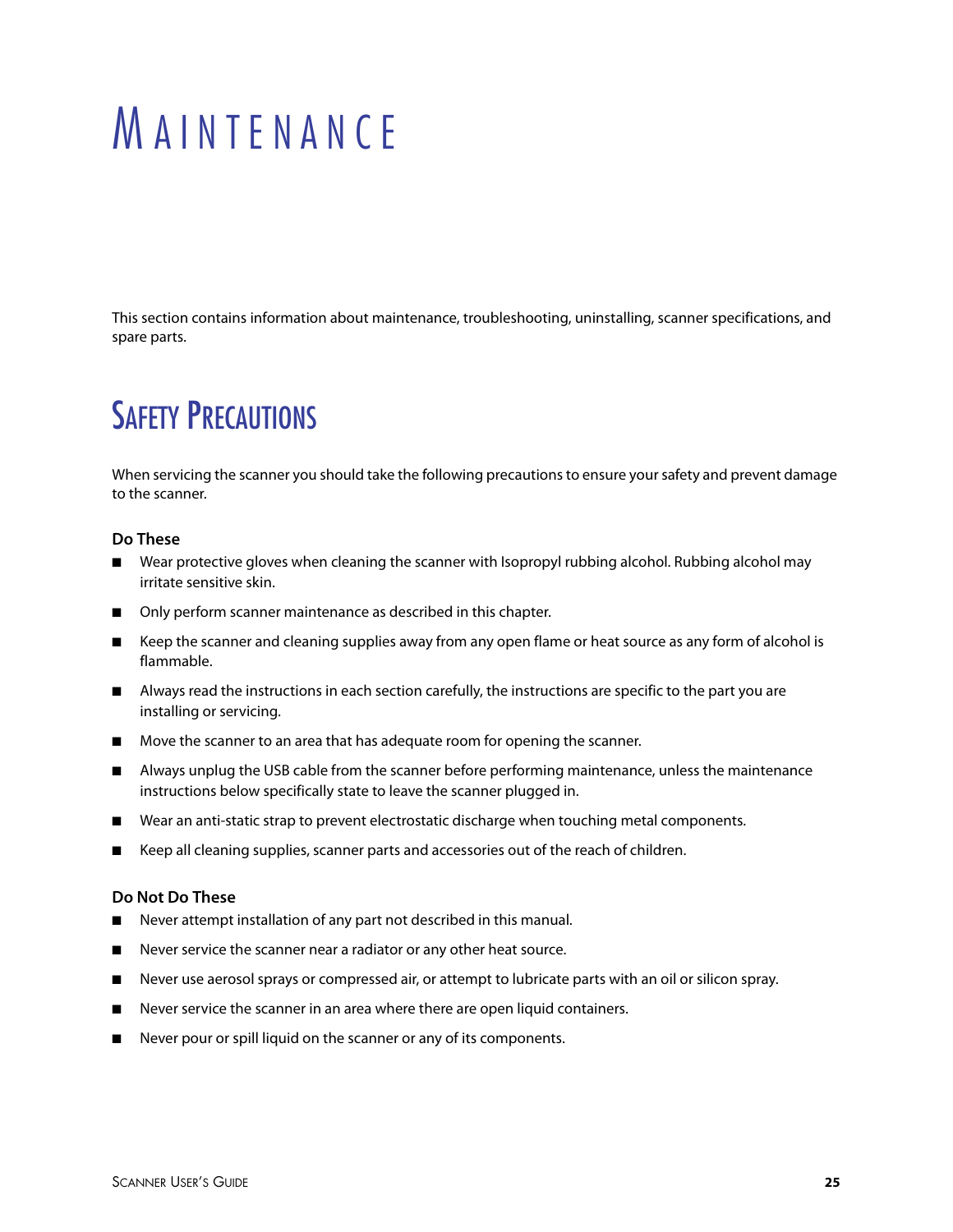## <span id="page-25-0"></span>**CLEARING PAPER JAMS**

If your scanner stops scanning due to a paper jam, a warning opens after a few moments.

**WARNING: do NOT attempt to remove the jammed page with the scanner closed. Damage to the scanner will occur if forcing the page out of the scanner. Follow the instructions below to remove the jammed page.**

1. Place your thumbs on either side of the paper feed slot, underneath the lid of the scanner. Hold the scanner sides firmly and pull the scanner lid up to release it from the body of the scanner.

Use both hands to open the scanner, the lid is held down with locking arms on both sides of the paper feed slot. If you open only one side, you may damage the scanner lid.



2. Remove the jammed paper and close the cover.

Gently close the scanner lid. Press down on both sides of the lid until you hear a click as the arms lock the scanner lid in place.



To reduce the number of paper jams, smooth and straighten the paper before scanning, and insert the paper evenly into the scanner.

### <span id="page-25-1"></span>CLEANING THE SCANNER

Clean the inside of the scanner to remove dust and paper debris from the scanner glass, pickup and feed rollers. Cleaning the inside of the scanner helps to keep your scanner operating at optimum performance. Dust accumulation on the rollers will prevent documents from feeding straight through the scanner, dust on the scanner glass will appear as lines in the scanned image.

You should clean the inside of the scanner at least once a week or as needed depending on how often the scanner is used. If cleaning the scanner does not resolve any image quality issues, please follow the instructions in the next section for calibrating the scanner.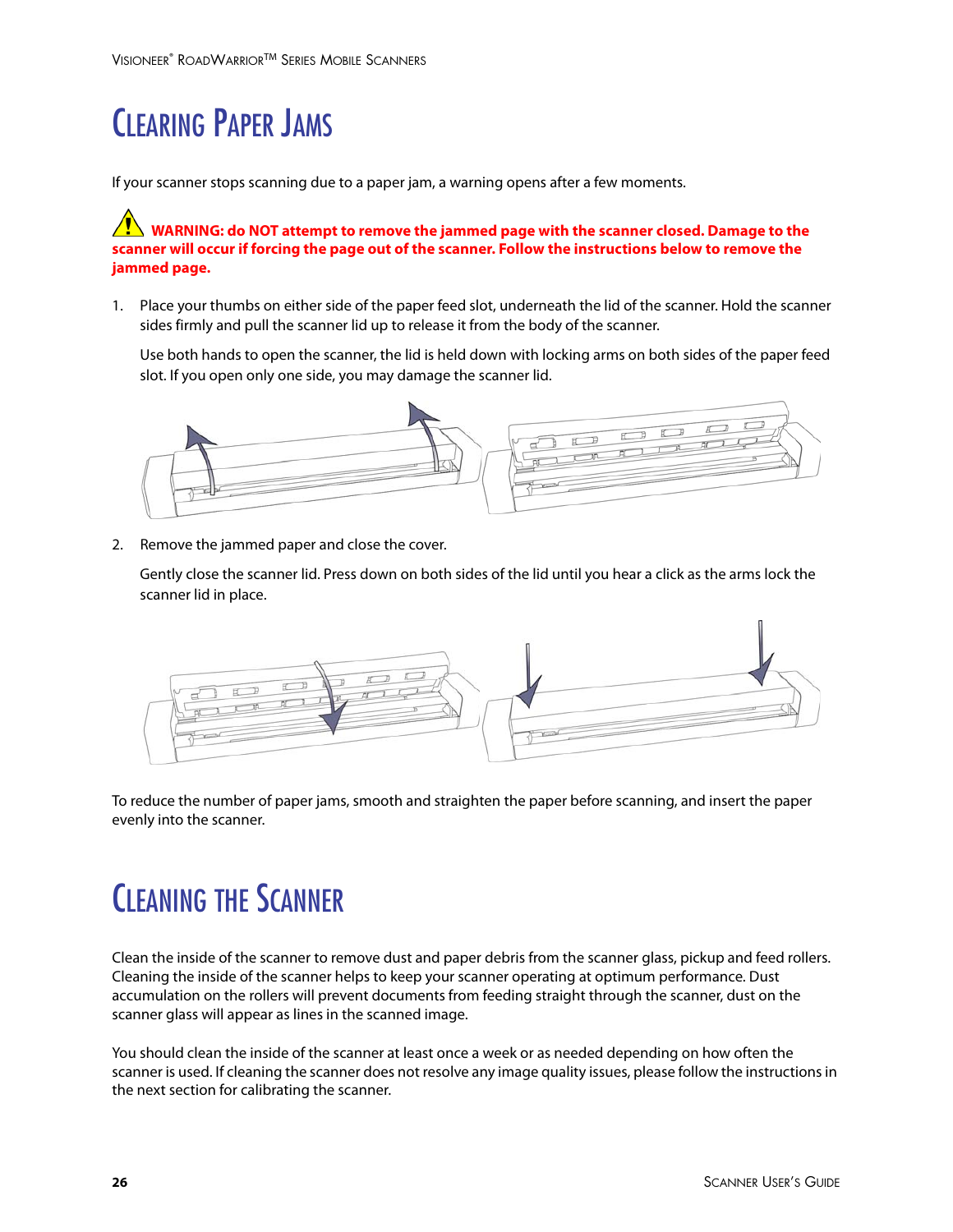You will need the cleaning cloth provided with your scanner.



1. Place your thumbs on either side of the paper feed slot, underneath the lid of the scanner. Hold the scanner sides firmly and pull the scanner lid up to release it from the body of the scanner.

Use both hands to open the scanner, the lid is held down with locking arms on both sides of the paper feed slot. If you open only one side, you may damage the scanner lid.



2. Using the cleaning cloth, wipe down all surfaces in the scanner. Make sure to clean the glass in the underside of the scanner lid and the feed rollers in the body of the scanner.



3. Gently close the scanner lid. Press down on both sides of the lid until you hear a click as the arms lock the scanner lid in place.



### <span id="page-26-0"></span>Additional Cleaning Method

The standard cleaning method for your scanner is to use the dry cleaning cloth in the scanner. If lines, smudges or blurry areas are still in the scanned image you can try cleaning the scanner with Isopropyl rubbing alcohol.

Please use caution when cleaning the scanner and take appropriate care to prevent injury, skin irritation, or damage to the scanner.

- Scanner cleaning cloth.
- A bottle of 70% solution Isopropyl rubbing alcohol.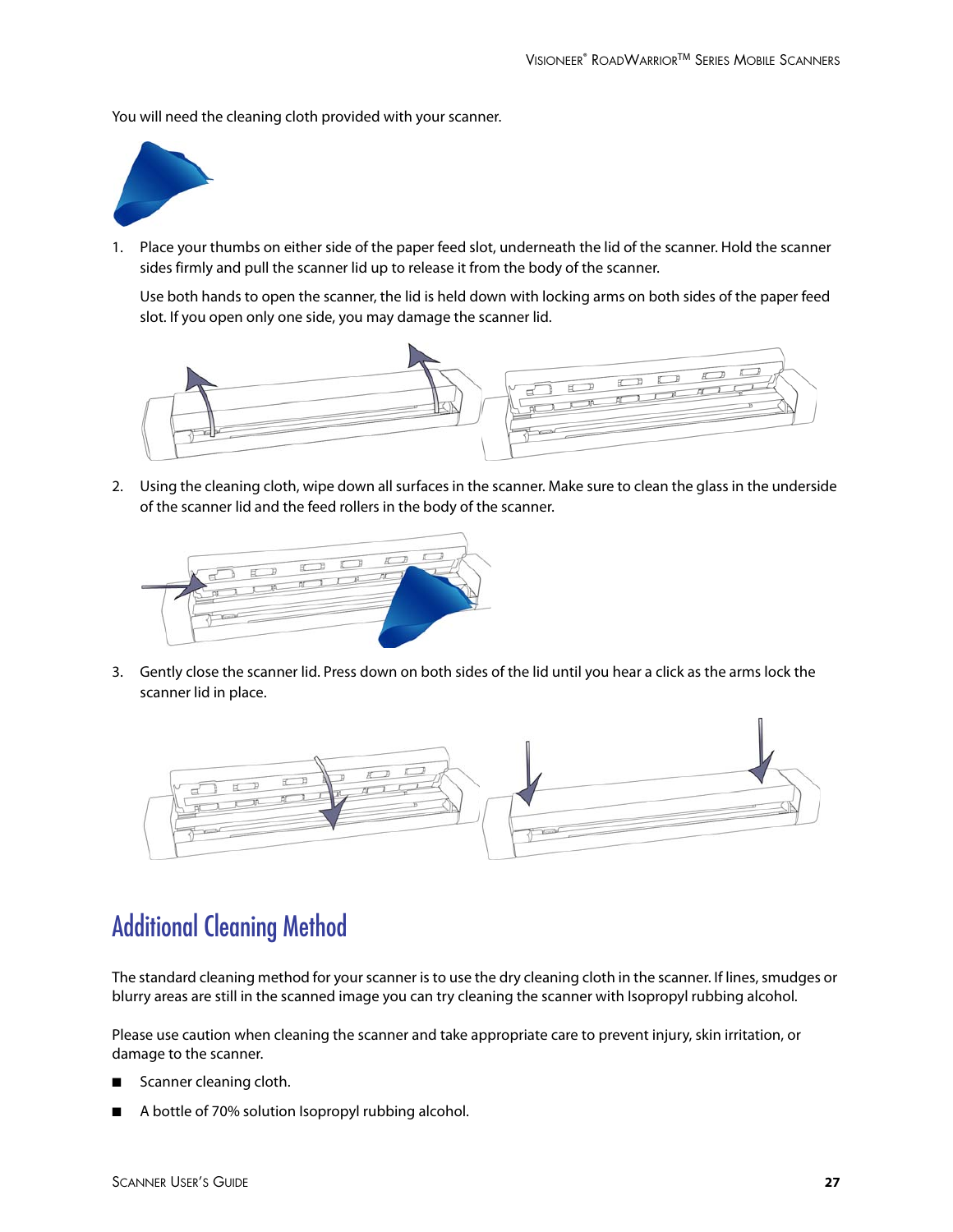- Protective rubber or latex gloves.
- Protective eye glasses.

Follow the instructions in the previous section to clean the scanner. However, dampen the cleaning cloth with the Isopropyl rubbing alcohol before cleaning the inside surfaces of the scanner.

### <span id="page-27-0"></span>CALIBRATING YOUR SCANNER

If your scanned images have black or colored vertical lines and cleaning does not resolve the problem, this may be a sign that you need to perform a calibration.

The scanner should be calibrated as part of your monthly maintenance of the scanner. If the scanner is used daily you may need to calibrate the scanner more often. You will need to have the calibration page ready.



**Caution: do not attempt to calibrate the scanner with any other type of document (i.e. white paper or a copy of the calibration page).** 

The calibration routine will fail and indicate the failed calibration by flashing a red LED on the scanner. A calibration page was included with your scanner, if you do not have one available, you can order a replacement from the Parts & Accessories page for your scanner at www.visioneer.com.

#### **To calibrate the scanner:**

1. Open the scanner's TWAIN interface.

You can open the interface from a TWAIN scanning application or the Visioneer® Scan Utility application.

2. Click on the **Enhancements** tab.

| <b>Background settings</b> |                                                                                            |                                                             |                                                              |                                                          |
|----------------------------|--------------------------------------------------------------------------------------------|-------------------------------------------------------------|--------------------------------------------------------------|----------------------------------------------------------|
| Processing                 |                                                                                            | None                                                        | $\div$                                                       |                                                          |
| Sensitivity                |                                                                                            |                                                             |                                                              |                                                          |
| Fill Color                 |                                                                                            | White                                                       |                                                              |                                                          |
| Perform edge cleanup       |                                                                                            |                                                             |                                                              |                                                          |
| White                      | Left<br>$\overline{0}$<br>$\frac{\mathbf{A}}{\mathbf{Y}}$<br>$\mathbf{0}$<br><b>Bottom</b> | Top 0<br>$ \cdot $<br>$\left[\frac{1}{2}\right]$<br>Right 0 | $\left  \frac{1}{x} \right $<br>$\left  \frac{1}{2} \right $ | <b>Millimeters</b>                                       |
| Despeckle                  |                                                                                            |                                                             |                                                              |                                                          |
|                            | Noise number 0                                                                             | $(\hat{\mathbf{t}})$<br>Noise radius 1                      |                                                              | $\left(\begin{matrix} 4 \\ 7 \end{matrix}\right)$ Pixels |
| Calibration                |                                                                                            |                                                             |                                                              |                                                          |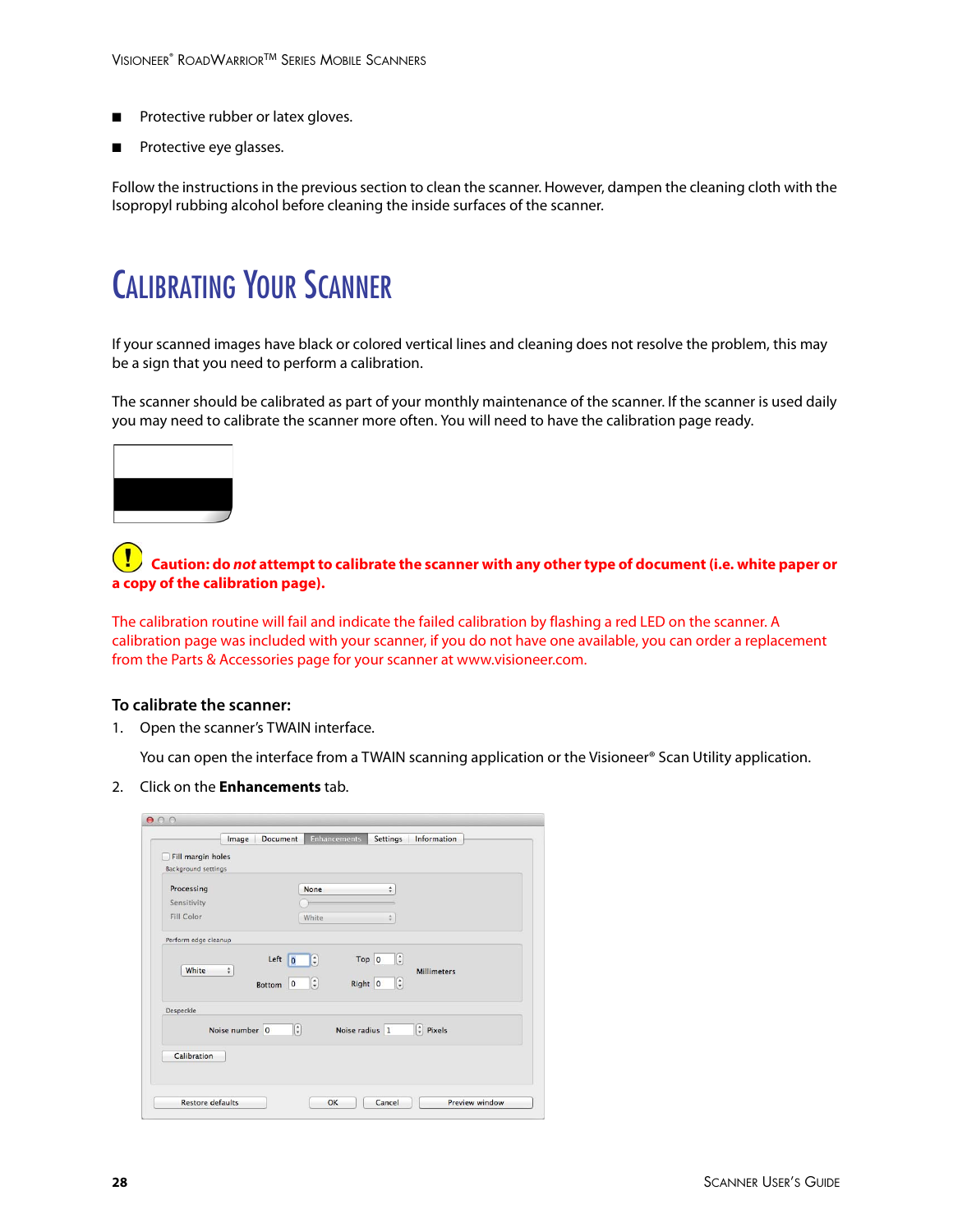3. Click on the **Calibration** button to start the calibration utility.



4. Place the calibration page in the scanner as shown in the following image.



- 5. The scanner pulls in the calibration page and feeds it slowly through the paper path.
- 6. When calibration is complete the scanner will clear the calibration page out of the scanner. Do not forcefully pull the page out of the scanner, the scanner will release the page when it has fully exited out of the scanner.



#### <span id="page-28-0"></span>Calibration Error

If there is an error during calibration or if the scanner should disconnect during calibration. The error will display on-screen. If you see a message that calibration failed, please run the calibration utility again.



**Note:** if you attempted to calibrate the scanner with any page other than the calibration page provided with your scanner, the calibration routine will fail. You will need to power cycle the scanner, through unplug then re-plug of the USB cable, and then restart the calibration.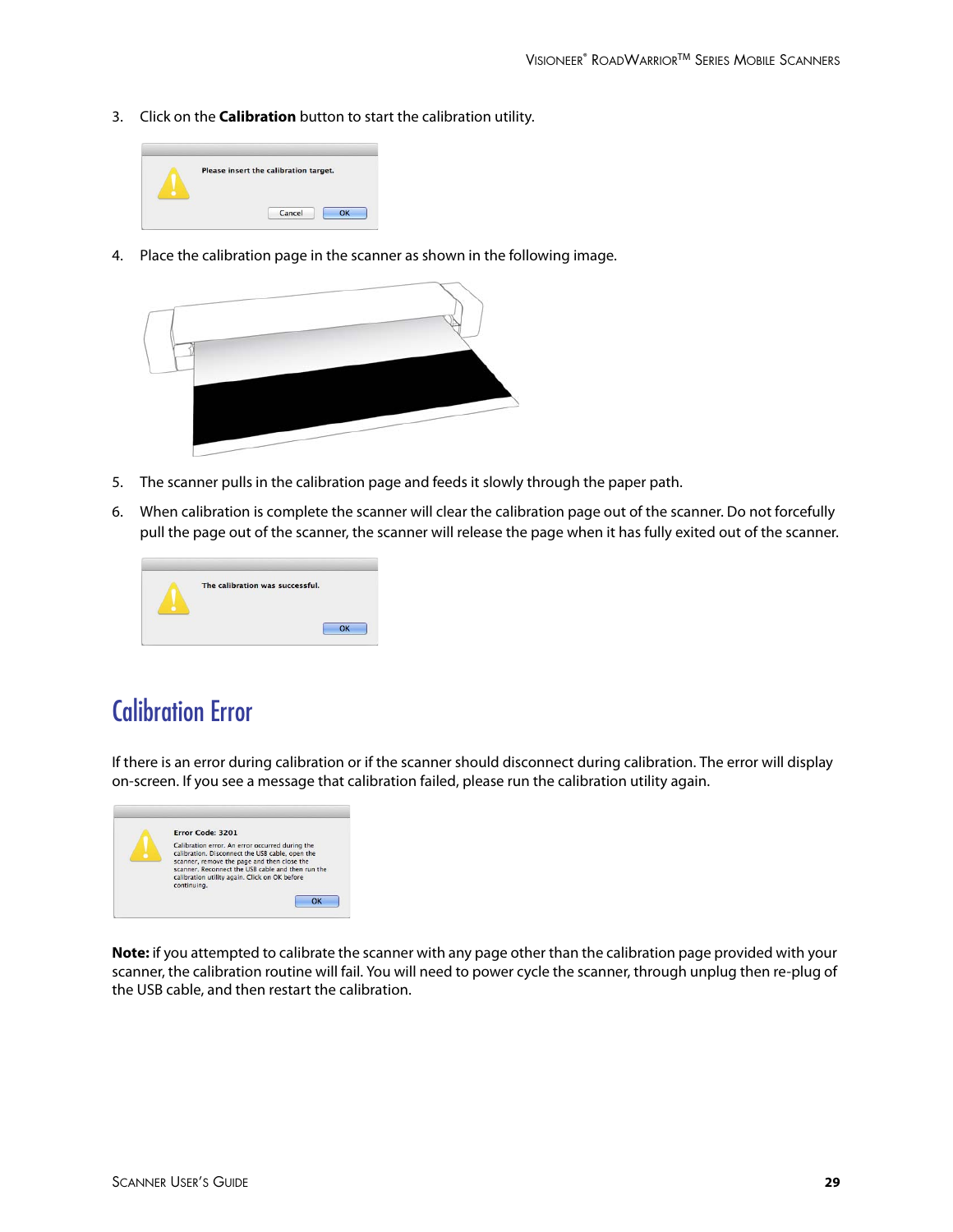## <span id="page-29-0"></span>SETTING AUTO POWER OFF

The scanner will automatically power off after a specified period of inactivity. Open the scanner's TWAIN interface and click on the **Settings** tab. Adjust the **Power Off** timeout field and then click on **OK** to save the changes.

**Note:** The RoadWarrior Lite/Pro/X3 will power off automatically after 10 minutes of no activity and cannot be changed.

|                      | Image | Document | <b>Settings</b> | Information          |                                        |
|----------------------|-------|----------|-----------------|----------------------|----------------------------------------|
| <b>Image Count</b>   |       |          |                 |                      | $\left(\frac{4}{x}\right)$<br>infinite |
| Power Off            |       |          |                 | 240                  | G<br>minutes                           |
| Show progress window |       |          |                 |                      |                                        |
|                      |       |          |                 |                      |                                        |
| Show status messages |       |          | Tabs            |                      |                                        |
|                      |       |          |                 | <b>Color Dropout</b> |                                        |
|                      |       |          |                 | Rotation             |                                        |
|                      |       |          |                 | Separation           |                                        |
|                      |       |          |                 | <b>Enhancements</b>  |                                        |
|                      |       |          |                 | Imprinter            |                                        |
|                      |       |          |                 |                      |                                        |
|                      |       |          |                 |                      |                                        |
|                      |       |          |                 |                      |                                        |
|                      |       |          |                 |                      |                                        |
|                      |       |          |                 |                      |                                        |

When the scanner is powered off, firmly press the button on the scanner to turn the scanner on. Once the scanner is turned on, it is always on and receiving power until it automatically powers off. Pressing the scanner button will not turn off the scanner.

### <span id="page-29-1"></span>**TROUBLESHOOTING**

**Problem**: The scanner won't scan.

Check for one of these possible causes:

- **Are the cables loose or not plugged in securely?** Inspect the cable connections. Make sure the cables are plugged in securely.
- **Is the scanner's status light on?** The scanner will automatically power off after a specified period of inactivity. When the scanner is powered off, firmly press the button on the scanner to turn the scanner on. You can adjust the amount of time before the scanner will power off in the settings tab of the TWAIN interface. Please refer to the TWAIN scanning guide for instructions on accessing and using the TWAIN interface.
- **Did you restart the computer and scanner?** If the scanner gets a paper jam, or loses connection because of an error, try restarting your computer and power cycling the scanner.
- **Did you plug the scanner into a USB hub?** If you're using a USB hub to connect the scanner try plugging the scanner's USB cable directly to the back of the computer. It is not recommended that you use the scanner with a USB hub, if you are using a hub, the hub must have its own power supply.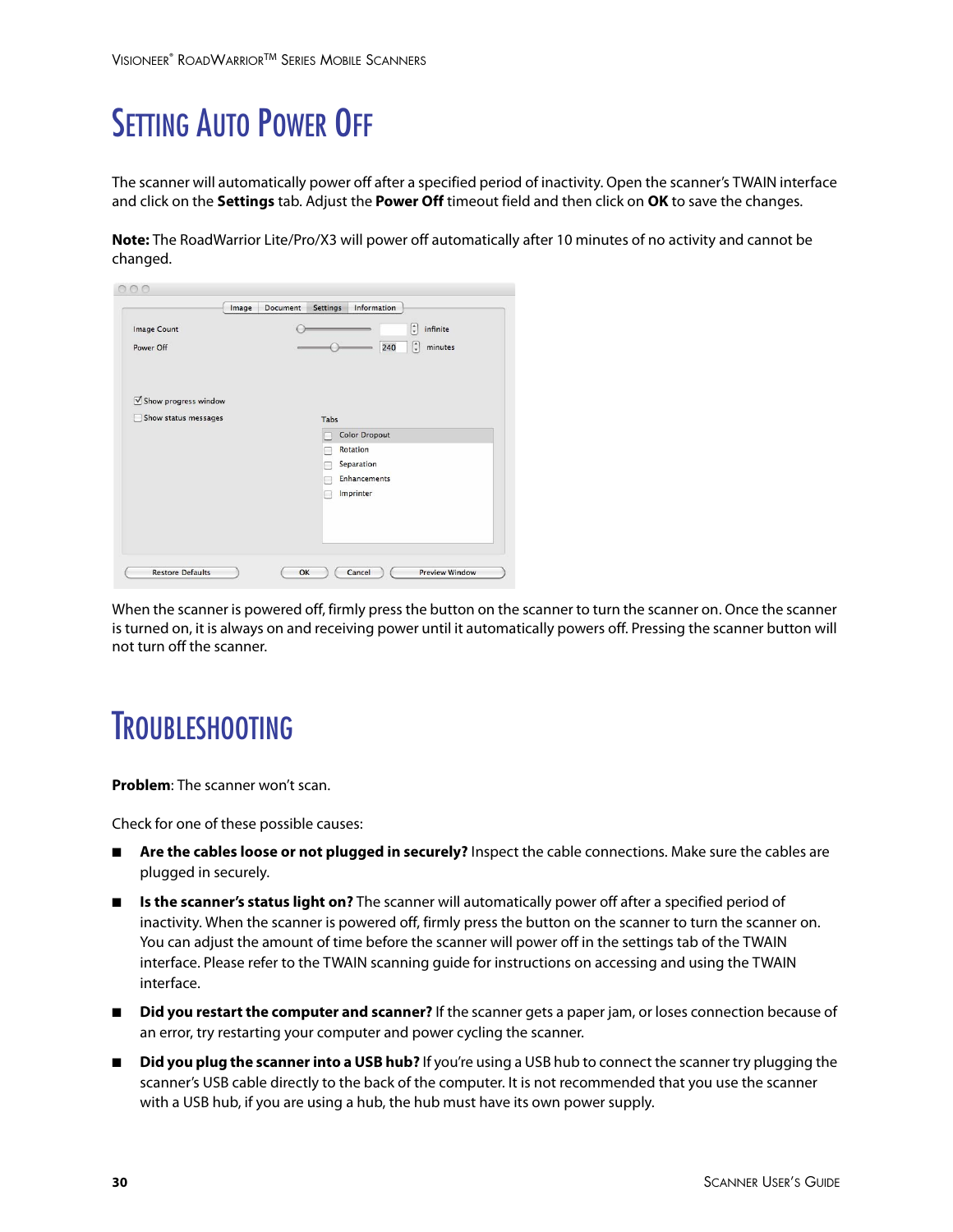- **Is the USB cable 6' or less?** If you are using a USB cable that is longer than 6' you may lose connection to the scanner. The recommended USB cable length is 6' or less, the USB cable provided with your scanner is within this range.
- **Did you select another image source in the scanning software?** If you use multiple imaging devices with your computer, such as a camera, all-in-one printer, or another scanner, you may have selected another source for images. Make sure Visioneer® RoadWarrior™ Series Mobile Scanners is selected as the scanner.

**Problem**: My computer keeps giving me out of hard drive space error messages.

The minimum requirement of free hard drive space is for the installation of the software and basic, low resolution, scanning. High resolution scans result in files that can be over 1 gigabyte in size. Free up some space on your hard drive for the software to be able to save the scanned images.

**Problem**: My computer keeps giving me out of memory error messages.

An "Out of memory" message may appear when scanning long pages at higher resolutions. This error is most often seen on older versions of Mac OS X, due to the large file size created when scanning long pages in color or grayscale at 300 dpi or higher. If you see an out of memory error message, please try adjusting the page length and/or scan resolution.

**Problem**: The scanner is not showing in the Mac<sup>®</sup> image capture application.

To resolve the problem, simply log off then log back in or reboot your Mac®. This may occur after your computer goes into the "sleep mode" state to conserve power. When you move your mouse or type on the keyboard it "wakes" the computer back up and restores full power to the system. This power fluctuation during the computer's hibernating period may sometimes cause the scanner to lose communication to the computer.

**Problem**: The paper jams in the scanner.

To reduce the number of paper jams, smooth and straighten the paper before scanning. If paper jams are occurring more frequently, try cleaning the roller with a soft cloth dampened with Isopropyl rubbing alcohol. Excessive dust on the roller can make it appear worn and will cause issues feeding paper. See [Cleaning the](#page-25-1)  [Scanner on page 26](#page-25-1) for cleaning instructions.

If the documents you are scanning are thin, fragile, or severely wrinkled, try scanning using the scanner's carrier sheet. Please refer to the "Loading Documents" chapter of the scanner guide for instructions.

**Problem**: Images are corrupted when scanning and saving as a GIF file format.

This is a known issue when using older versions of OS X, at this time the issue has been seen on 10.6 and 10.7 but you may see this problem on other versions of OS X as well. Please use a different file format when scanning if you are seeing corrupted image.

<span id="page-30-0"></span>**Problem**: The driver installation fails with a notification that the system extension has been blocked.

This is due to a change made in OS 10.13 with regards to loading kernel extensions. When the notification is shown, follow these steps:

- 1. In the prompt, click **Open Security Preferences**.
- 2. Alternatively, open the **Security & Privacy** window of **System Preferences**.
- 3. Click **Allow** next to the notification that software from Visioneer has been blocked.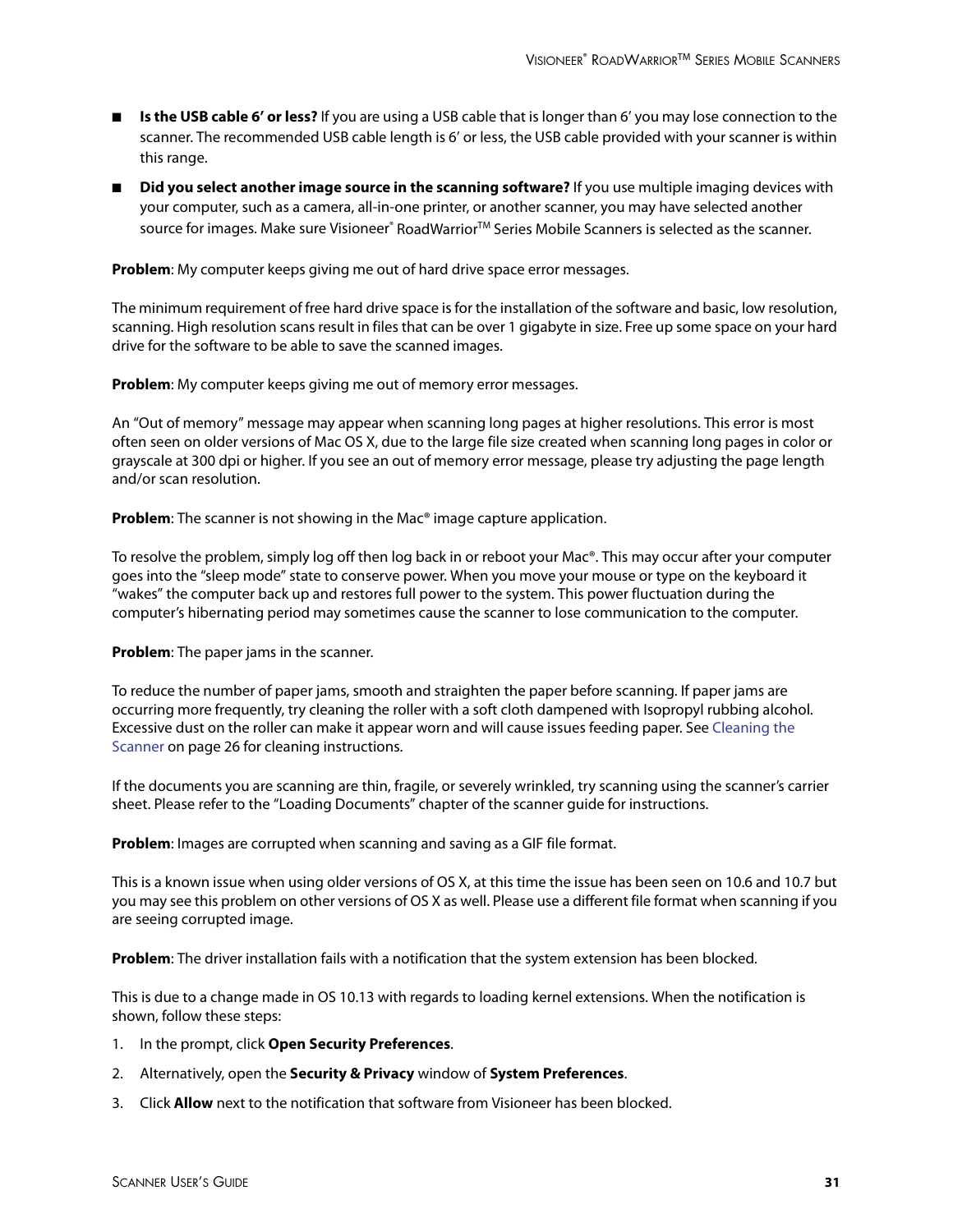- a. If the system has extensions from multiple developers blocked, a window will appear showing a list. Check the box next to **Visioneer**.
- 4. A message to reboot will be shown. This is necessary to enable the extension.

**Note:** The **Allow** button is only present in the Security & Privacy preferences window for 30 minutes. It reappears after the system is restarted.

**Problem**: If the USB cable is disconnected during a scan, the scanner does not reconnect when the USB cable is plugged back in.

Unplug the USB cable from the scanner, and then plug it back in. If the scanner does not reconnect:

- 1. Unplug the USB cable from the scanner.
- 2. Restart your computer.
- 3. After the restart is complete, plug the USB cable back in.

### <span id="page-31-0"></span>Status Light Troubleshooting

The status light indicates the current state of the scanner:

- **Steady blue**—indicates the scanner is receiving power. When the scanner driver is installed, it also means the scanner is ready to scan.
- **Blinking blue**—indicates that the scanner is busy (e.g. when scanning or calibrating).
- **Blinking red**—indicates that there is a hardware error.

#### **Error Codes**

If your scanner experiences a hardware error, the status light will blink red. It will flash in a numerical sequence, pause, then repeat the same number of flashes. The number of times the light blinks between pauses indicates the error code number. The following table describes the error codes.

| <b>Error Code</b> | <b>Problem Description</b> | <b>Solution</b>                                                                                                                                                                                                                                                                                                                                                                                                               |
|-------------------|----------------------------|-------------------------------------------------------------------------------------------------------------------------------------------------------------------------------------------------------------------------------------------------------------------------------------------------------------------------------------------------------------------------------------------------------------------------------|
| 4                 | Paper Jam                  | Open the scanner and remove the jammed document. To<br>reduce the number of paper jams, make sure the paper<br>return is closed when scanning thick documents and<br>plastic cards. Also make sure the paper guide is properly<br>adjusted to the width of the item you are scanning. If the<br>paper guide is too narrow for the paper being scanned, it<br>will cause the paper to warp and get stuck in the paper<br>path. |
| 6                 | Cover Open                 | Make sure the scanner is fully closed after performing<br>maintenance on the scanner or removing a jammed page.<br>If needed, open and close the scanner again. If the<br>problem persists, try power cycling the scanner through<br>un-plug and re-plug of the USB cable.                                                                                                                                                    |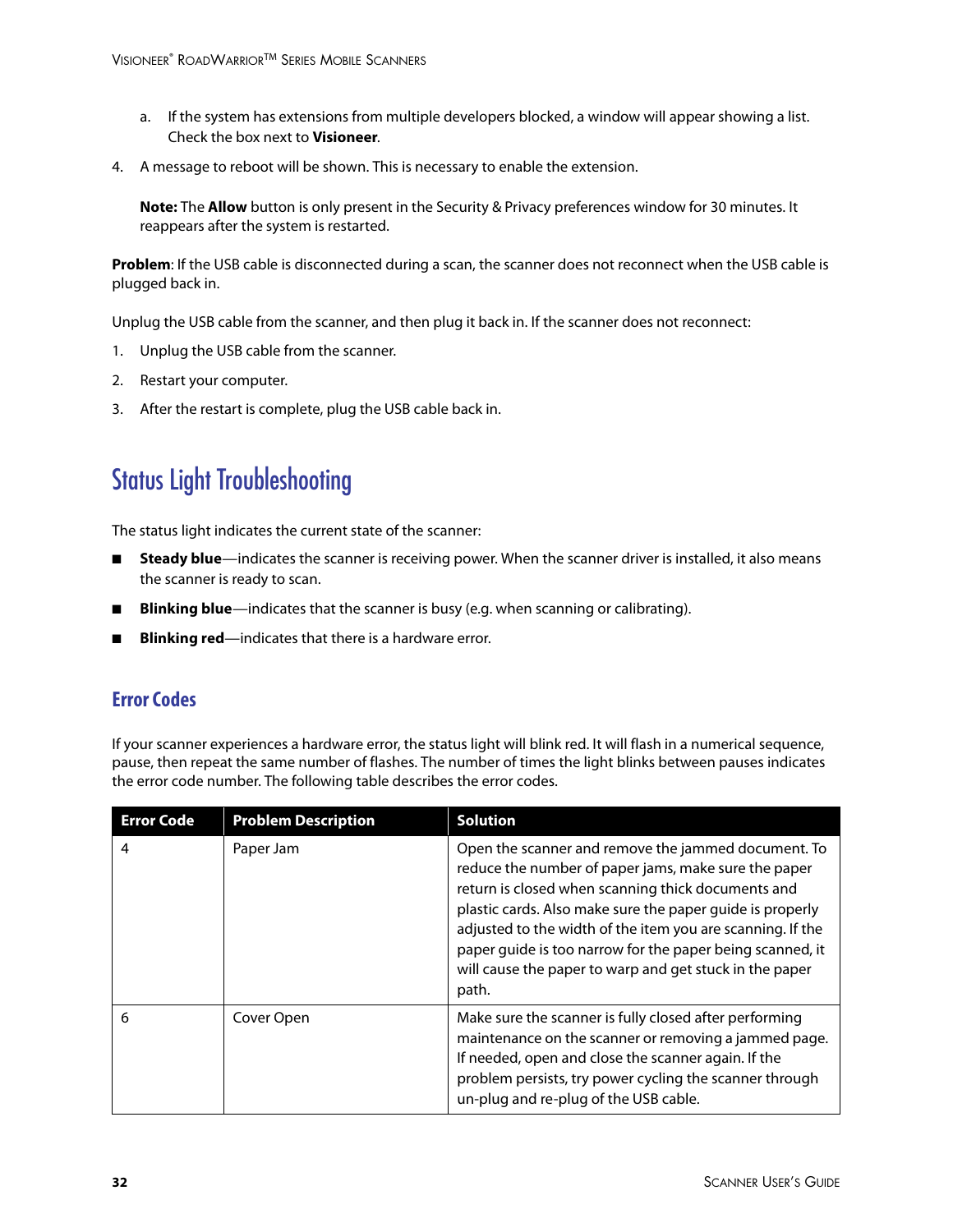| <b>Error Code</b> | <b>Problem Description</b> | <b>Solution</b>                                                                                                                                                                                        |
|-------------------|----------------------------|--------------------------------------------------------------------------------------------------------------------------------------------------------------------------------------------------------|
| 8                 | <b>Calibration Error</b>   | This may occur if the USB cable was unplugged during<br>calibration, the calibration was canceled, or the calibration<br>page was not used.                                                            |
|                   |                            | First, power cycle the scanner through un-plug and re-<br>plug of the USB cable, and then restart the calibration<br>routine. Please refer to Calibrating Your Scanner on<br>page 28 for instructions. |
|                   |                            | Make sure you have the scanner's calibration page ready<br>when you start the calibration utility.                                                                                                     |

### <span id="page-32-0"></span>VISIONEER® ROADWARRIOR 3 SERIES SPECIFICATIONS

| <b>Scanner Specifications</b> |                                                                               |  |  |  |
|-------------------------------|-------------------------------------------------------------------------------|--|--|--|
| <b>Document Requirements</b>  |                                                                               |  |  |  |
| Minimum Item Size             | 1.5 x 1.5 inches (38 x 38 mm)                                                 |  |  |  |
| Maximum Item Size             | 8.5 x 32 inches (216 x 813 mm) at 100-300 dpi                                 |  |  |  |
|                               | 8.5 x 14 inches (216 x 356 mm) at 400-600 dpi                                 |  |  |  |
| Paper Thickness               | 16-32 lbs. (60-120 g/m <sup>2</sup> )                                         |  |  |  |
| <b>Plastic Card</b>           | Non-Embossed cards up to 0.8 mm thick                                         |  |  |  |
| <b>General Specifications</b> |                                                                               |  |  |  |
| Scanning Speed (ADF)          | 11 SPP (seconds per page) @ 300 dpi                                           |  |  |  |
| <b>Optical Resolution</b>     | 600 dpi                                                                       |  |  |  |
| Output Bit Depth              | 24-bit color, 8-bit grayscale, 1-bit bitonal (black & white)                  |  |  |  |
| Scan Method                   | Single sheetfed                                                               |  |  |  |
| Image Sensor                  | Contact Image Sensor (CIS)                                                    |  |  |  |
| Light Source                  | RGB LED lamp                                                                  |  |  |  |
| Interface                     | Hi-Speed USB 2.0                                                              |  |  |  |
| Certifications                | FCC Class B, CE, USB-IF, WEEE, RoHS, ENERGY STAR                              |  |  |  |
| <b>Operating Temperature</b>  | $50^{\circ} \sim 95^{\circ}$ F (10° $\sim 35^{\circ}$ C without condensation) |  |  |  |
| <b>Relative Humidity</b>      | 15% ~ 85% (@25° C without condensation)                                       |  |  |  |
| <b>Scanner Dimensions</b>     |                                                                               |  |  |  |
| Width                         | 11.4 inches (290 mm)                                                          |  |  |  |
| Depth                         | 2.2 inches (55 mm)                                                            |  |  |  |
| Height                        | 1.5 inches (38 mm)                                                            |  |  |  |
| Weight                        | 13.4 ounces (379 grams)                                                       |  |  |  |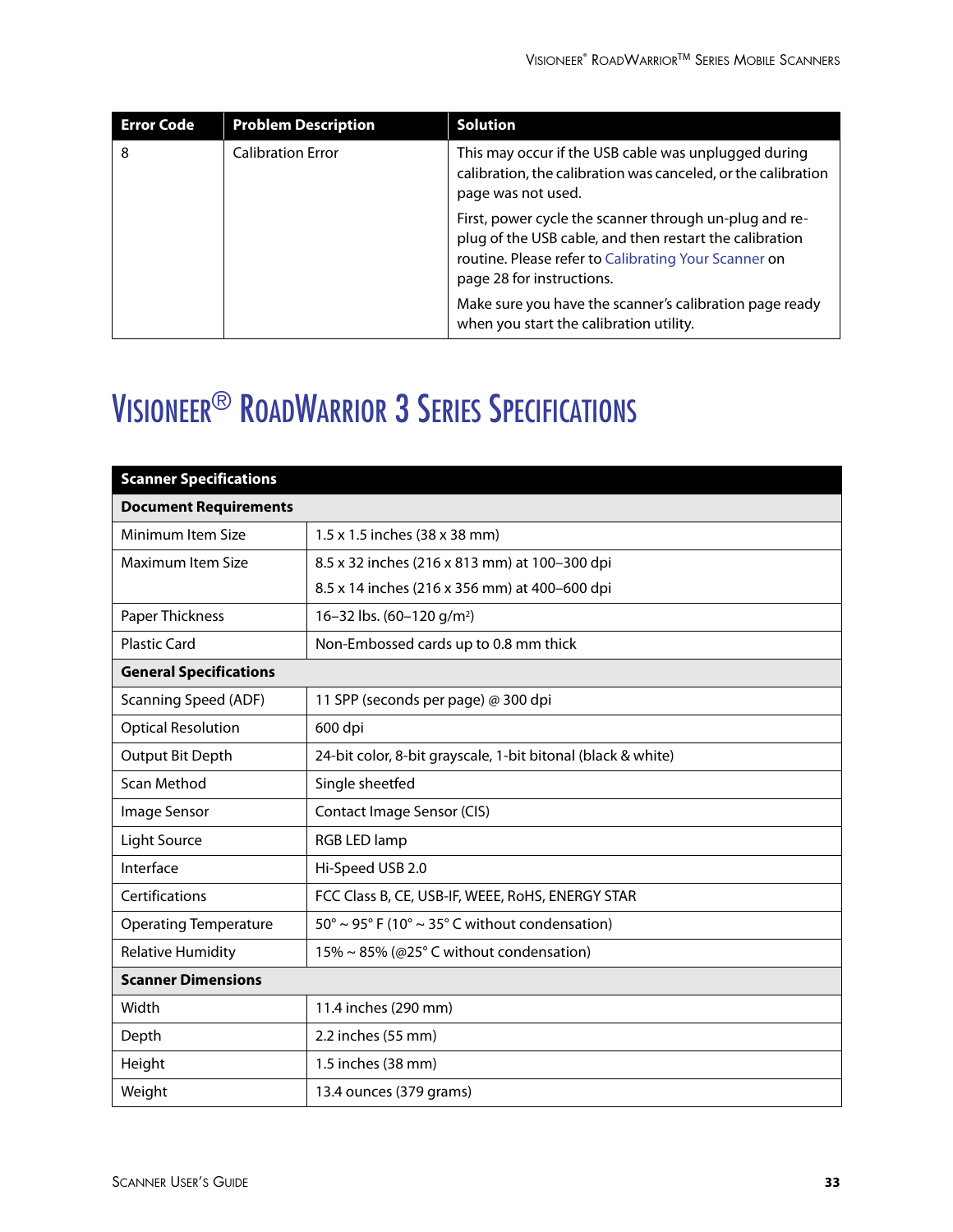| <b>Scanner Specifications</b>         |                                                                                                                  |  |  |  |
|---------------------------------------|------------------------------------------------------------------------------------------------------------------|--|--|--|
| <b>Power Information</b>              |                                                                                                                  |  |  |  |
| Scanner Rating                        | 5Vdc, 0.5A                                                                                                       |  |  |  |
| Power consumption                     | $\leq$ 2.5 Watts (during operation)<br>$\leq$ 0.5 Watt (on standby)                                              |  |  |  |
| <b>Cable Information</b>              |                                                                                                                  |  |  |  |
| USB cable                             | USB A(M)/MICRO B(M),4P/5P, L=1000mm, UL2725#28AWG, CA1004020332410,<br>LONGWELL, COLOR:BLACK, W/CORE, 80°C, RoHS |  |  |  |
| <b>Software Information</b>           |                                                                                                                  |  |  |  |
| <b>Supported Operating</b><br>Systems | Apple Mac OS X                                                                                                   |  |  |  |
| <b>Scanner Drivers</b>                | TWAIN, ICA                                                                                                       |  |  |  |
| <b>Bundled Software</b>               | Visioneer Scan Utility                                                                                           |  |  |  |

## <span id="page-33-0"></span>VISIONEER® ROADWARRIOR 3 SERIES PARTS LIST

| <b>Part Name</b>                                         | <b>Part Number</b> |  |  |
|----------------------------------------------------------|--------------------|--|--|
| <b>USB Cable</b>                                         | 35-0249-000        |  |  |
| <b>Calibration Page</b>                                  | 05-0885-000        |  |  |
| Cleaning Cloth                                           | 05-0884-000        |  |  |
| Carrying Bag<br>(Not available with<br>RoadWarrior Lite) | 88-0666-000        |  |  |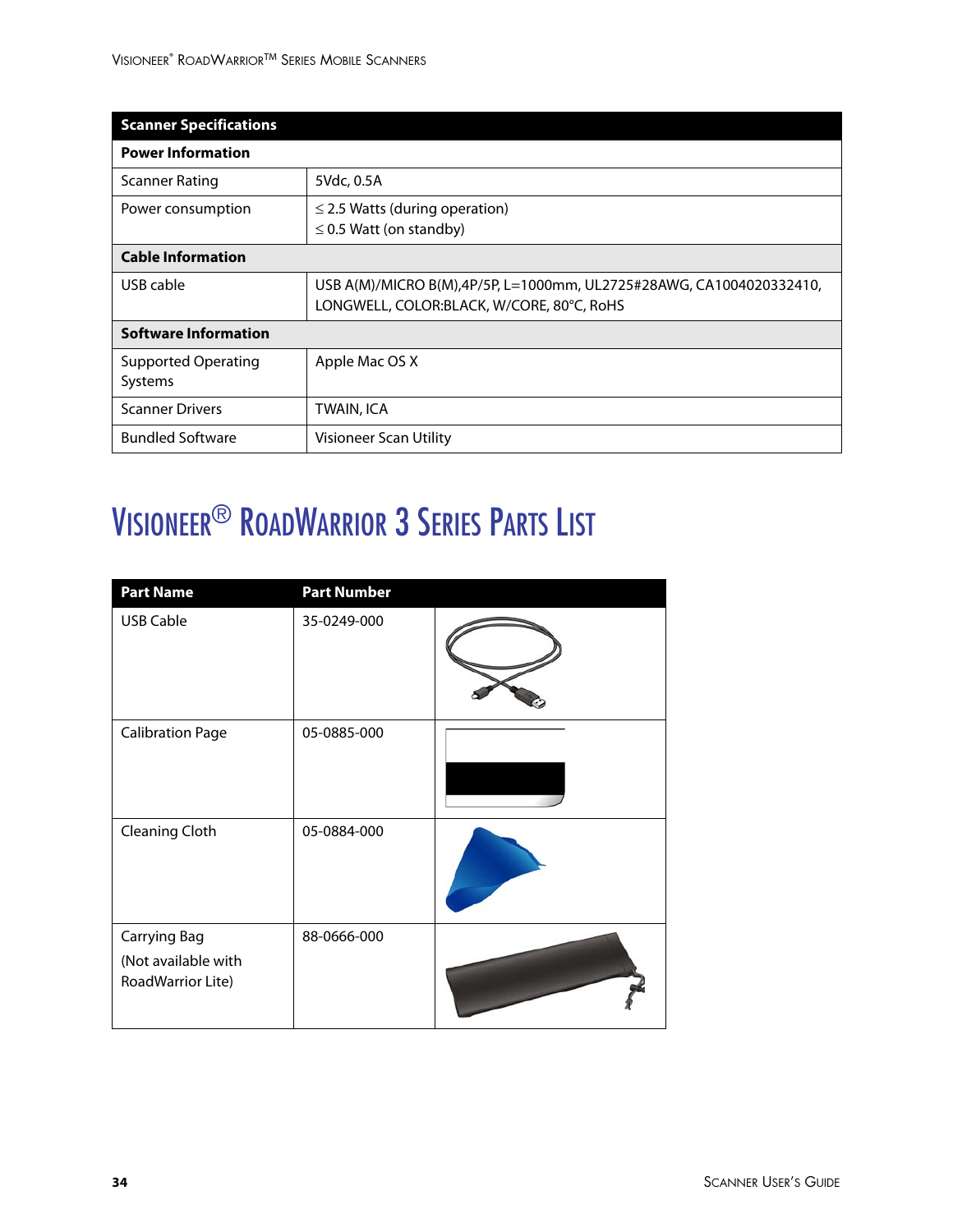# <span id="page-34-0"></span>A PPENDIX A: C OPY R EGULATIONS

### <span id="page-34-1"></span>UNITED STATES

Congress, by statute, has forbidden the reproduction of the following subjects under certain circumstances. Penalties of fine or imprisonment may be imposed on those guilty of making such reproductions.

Obligations or Securities of the United States Government, such as:

| Certificates of Indebtedness      | <b>National Bank Currency</b>  | <b>Coupons from Bonds</b>    |
|-----------------------------------|--------------------------------|------------------------------|
| <b>Federal Reserve Bank Notes</b> | <b>Silver Certificates</b>     | <b>Gold Certificates</b>     |
| United States Bonds               | <b>Treasury Notes</b>          | <b>Federal Reserve Notes</b> |
| <b>Fractional Notes</b>           | <b>Certificates of Deposit</b> | Paper Money                  |

Bonds and Obligations of certain agencies of the government, such as FHA, etc.

Bonds. (U.S. Savings Bonds may be photographed only for publicity purposes in connection with the campaign for the sale of such bonds.)

Internal Revenue Stamps. (If it is necessary to reproduce a legal document on which there is a canceled revenue stamp, this may be done provided the reproduction of the document is performed for lawful purposes.)

Postage Stamps, canceled or uncanceled. (For philatelic purposes, Postage Stamps may be photographed, provided the reproduction is in black and white and is less than 75% or more than 150% of the linear dimensions of the original.)

Postal Money Orders.

Bills, Checks, or Drafts of money drawn by or upon authorized officers of the United States.

Stamps and other representatives of value, of whatever denomination, which have been or may be issued under any Act of Congress.

- Adjusted Compensation Certificates for Veterans of the World Wars.
- Obligations or Securities of any Foreign Government, Bank, or Corporation.
- Copyrighted material, unless permission of the copyright owner has been obtained or the reproduction falls within the "fair use" or library reproduction rights provisions of the copyright law. Further information of these provisions may be obtained from the Copyright Office, Library of Congress, Washington, D.C. 20559. Ask for Circular R21.
- Certificates of Citizenship or Naturalization. (Foreign Naturalization Certificates may be photographed.)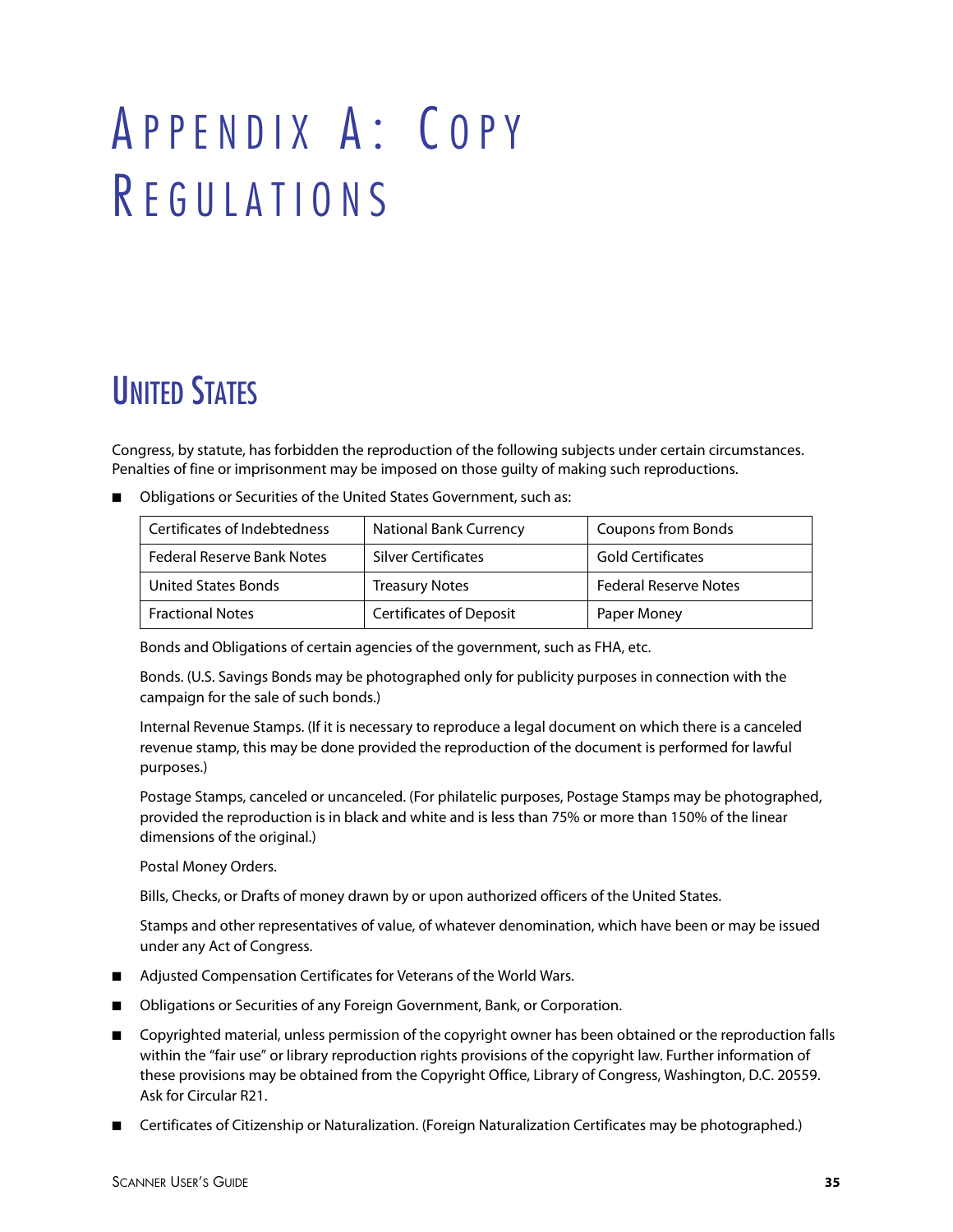- Passports (Foreign Passports may be photographed.)
- Immigration Papers.
- Draft Registration Cards.
- Selective Service Induction Papers that bear any of the following Registrant's information:

| Earnings or Income        | <b>Dependency Status</b>     | Court Record |
|---------------------------|------------------------------|--------------|
| Previous military service | Physical or mental condition |              |

Exception: U. S. Army and Navy discharge certificates may be photographed.

- Badges, Identification Cards, Passes, or Insignia carried by military personnel, or by members of the various Federal Departments, such as FBI, Treasury, etc. (unless photograph is ordered by the head of such department or bureau.)
- Reproducing the following is also prohibited in certain states: Automobile Licenses Drivers' Licenses Automobile Certificates of Title.

The above list is not all inclusive, and no liability is assumed for its completeness or accuracy. In case of doubt, consult your attorney.

### <span id="page-35-0"></span>**CANADA**

Parliament, by statute, has forbidden the reproduction of the following subjects under certain circumstances. Penalties of fines or imprisonment may be imposed on those guilty of making such copies.

- Current bank notes or current paper money.
- Obligations or securities of a government or bank.
- Exchequer bill paper or revenue paper.
- The public seal of Canada or of a province, or the seal of a public body or authority in Canada, or of a court of law.
- Proclamations, orders, regulations or appointments, or notices thereof (with intent to falsely cause same to purport to have been printed by the Queen's Printer for Canada, or the equivalent printer for a province).
- Marks, brands, seals, wrappers or designs used by or on behalf of the Government of Canada or of a province, the government of a state other than Canada or a department, board, Commission or agency established by the Government of Canada or of a province or of a government of a state other than Canada.
- Impressed or adhesive stamps used for the purpose of revenue by the Government of Canada or of a province or by the government of a state other than Canada.
- Documents, registers or records kept by public officials charged with the duty of making or issuing certified copies thereof, where the reproduction falsely purports to be a certified copy thereof.
- Copyrighted material or trademarks of any manner or kind without the consent of the copyright or trademark owner.

The above list is provided for your convenience and assistance, but it is not all inclusive, and no liability is assumed for its completeness or accuracy. In case of doubt, consult your solicitor.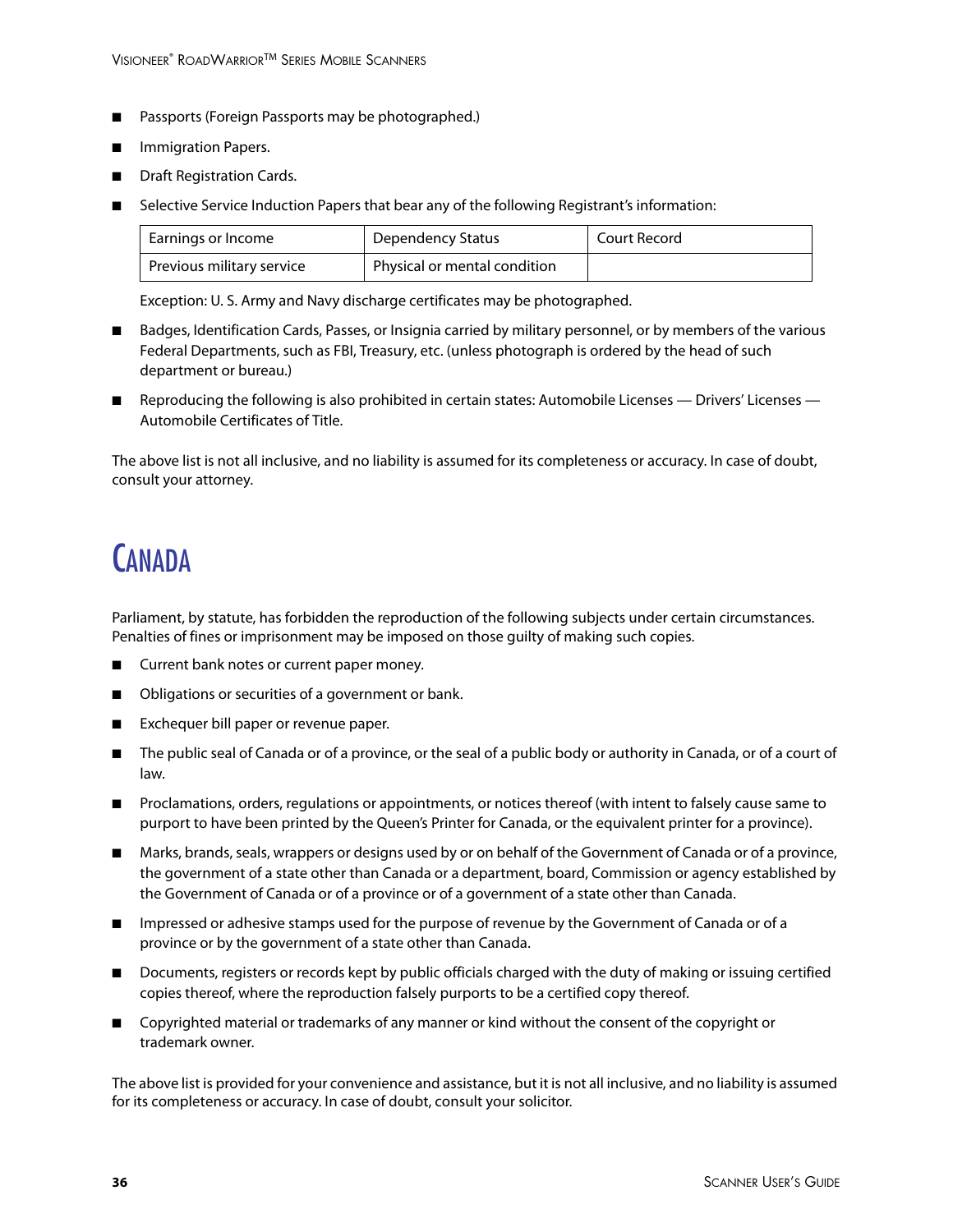## <span id="page-36-0"></span>**OTHER COUNTRIES**

Copying certain documents may be illegal in your country. Penalties of fine or imprisonment may be imposed on those found guilty of making such reproductions.

- Currency notes
- Bank notes and cheques
- Bank and government bonds and securities
- Passports and identification cards
- Copyright material or trademarks without the consent of the owner
- Postage stamps and other negotiable instruments

**Note:** this list is not inclusive and no liability is assumed for either its completeness or accuracy. In case of doubt, contact your legal counsel.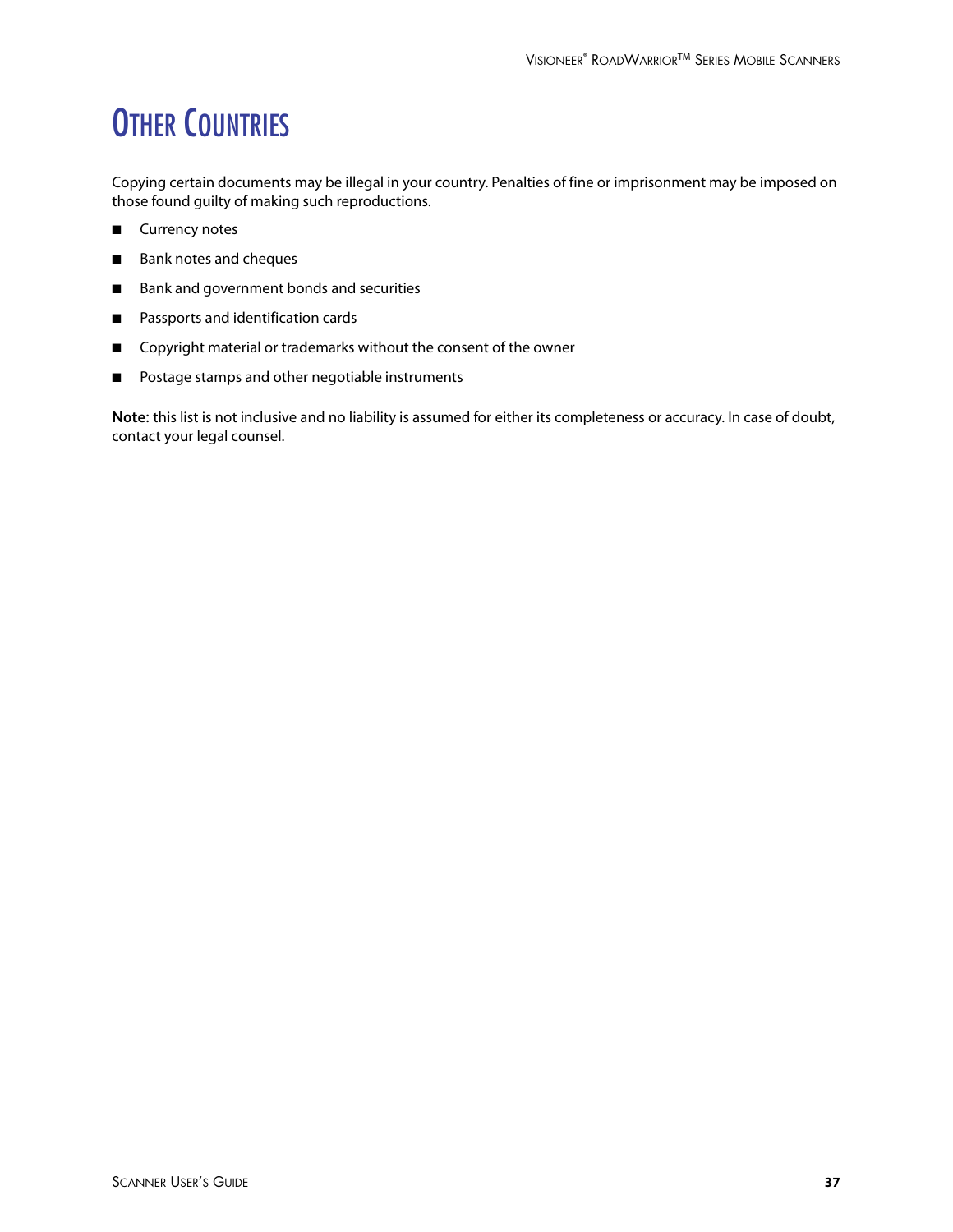VISIONEER® ROADWARRIORTM SERIES MOBILE SCANNERS